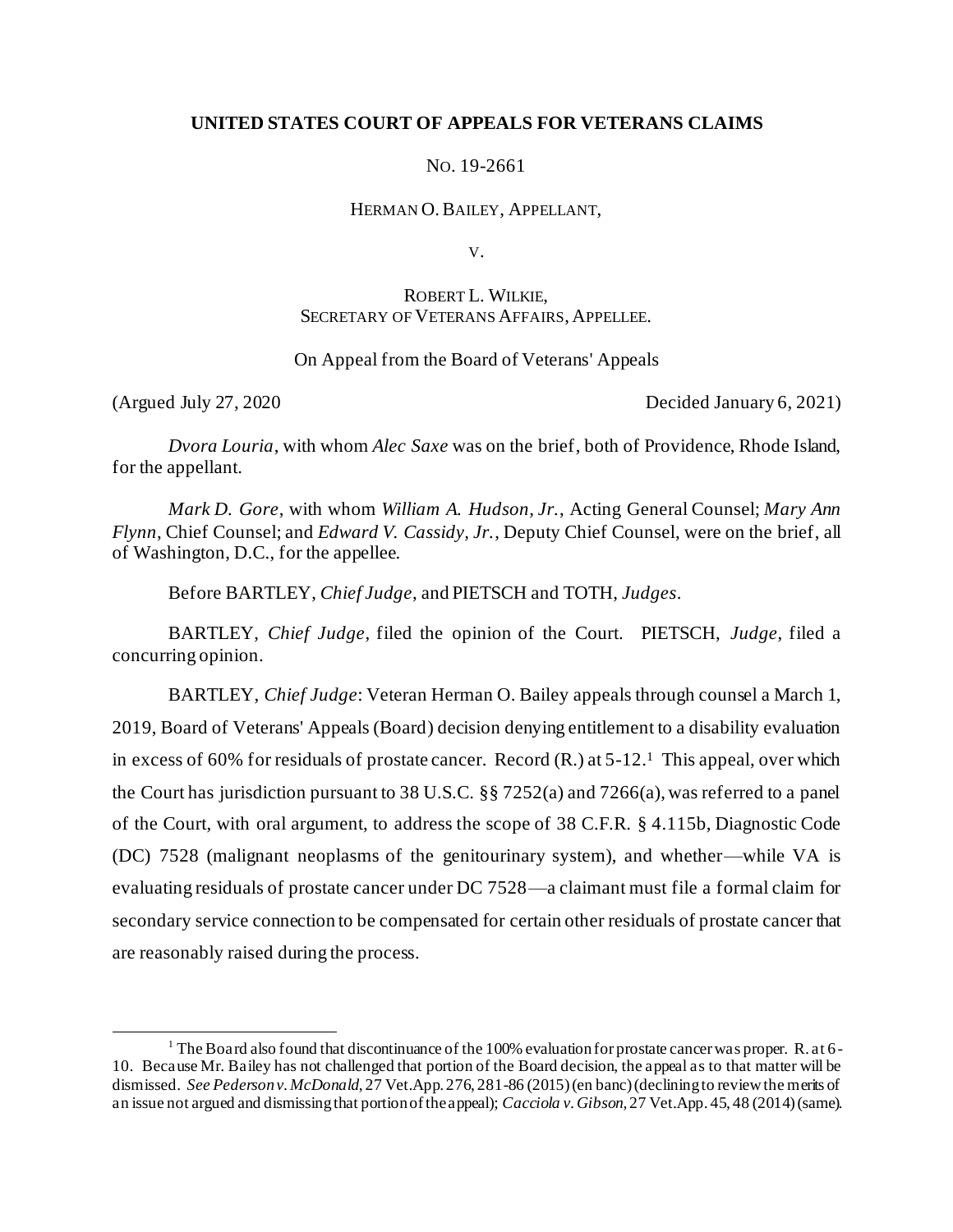We hold that, under DC 7528, a single evaluation may be assigned for residuals of prostate cancer based only on voiding or renal dysfunction, whichever is predominant. Other residuals may be compensated under appropriate DCs not in § 4.115b if they are separately service connected as secondary to prostate cancer. We further hold that, pursuant to 38 C.F.R. § 3.155(d)(2), when entitlement to secondary service connection for non-voiding and non-renal residuals is raised while VA is evaluating service-connected prostate cancer, the claimant need not file a separate, formal claim for secondary service connection for those residuals. Instead, VA must consider those "complications" in connection with a properly initiated claim concerning the prostate cancer evaluation.

Because the Board failed to acknowledge and adjudicate Mr. Bailey's claims for secondary service connection for diarrhea and lower extremity lymphedema due to radiation treatment for prostate cancer, claims that were reasonably raised during VA's consideration of the proper evaluation level for service-connected residuals of prostate cancer, the Court will remand the diarrhea and lymphedema claims for development, if necessary, and adjudication. And because the Board likewise failed to adjudicate the issue of entitlement to a total disability evaluation based on individual unemployability (TDIU) that was also raised during VA's processing of the underlying prostate cancer residuals claim, the Court will also remand that issue to the Board for further proceedings.

### **I. FACTS**

Mr. Bailey served on active duty in the U.S. Army from August 1954 to October 1974. R. at 6, 1420-23. He was diagnosed with prostate cancer in March 2013, R. at 2253, and was treated with a course of radiation therapy that concluded in September 2013, R. at 711. Meanwhile, in April 2013, he filed a claim for service connection for prostate cancer, R. at 2260-62, which was granted by a VA regional office (RO) in August 2013 and evaluated as totally disabling, R. at 2194-99, 2204-09.

In September 2014, Mr. Bailey underwent a VA examination to assess the severity of his prostate cancer residuals. R. at 2166-70. The examiner found that prostate cancer was in remission and noted the veteran's complaints of urinary symptoms requiring the use of five to six absorbent pads per day. R. at 2167-68.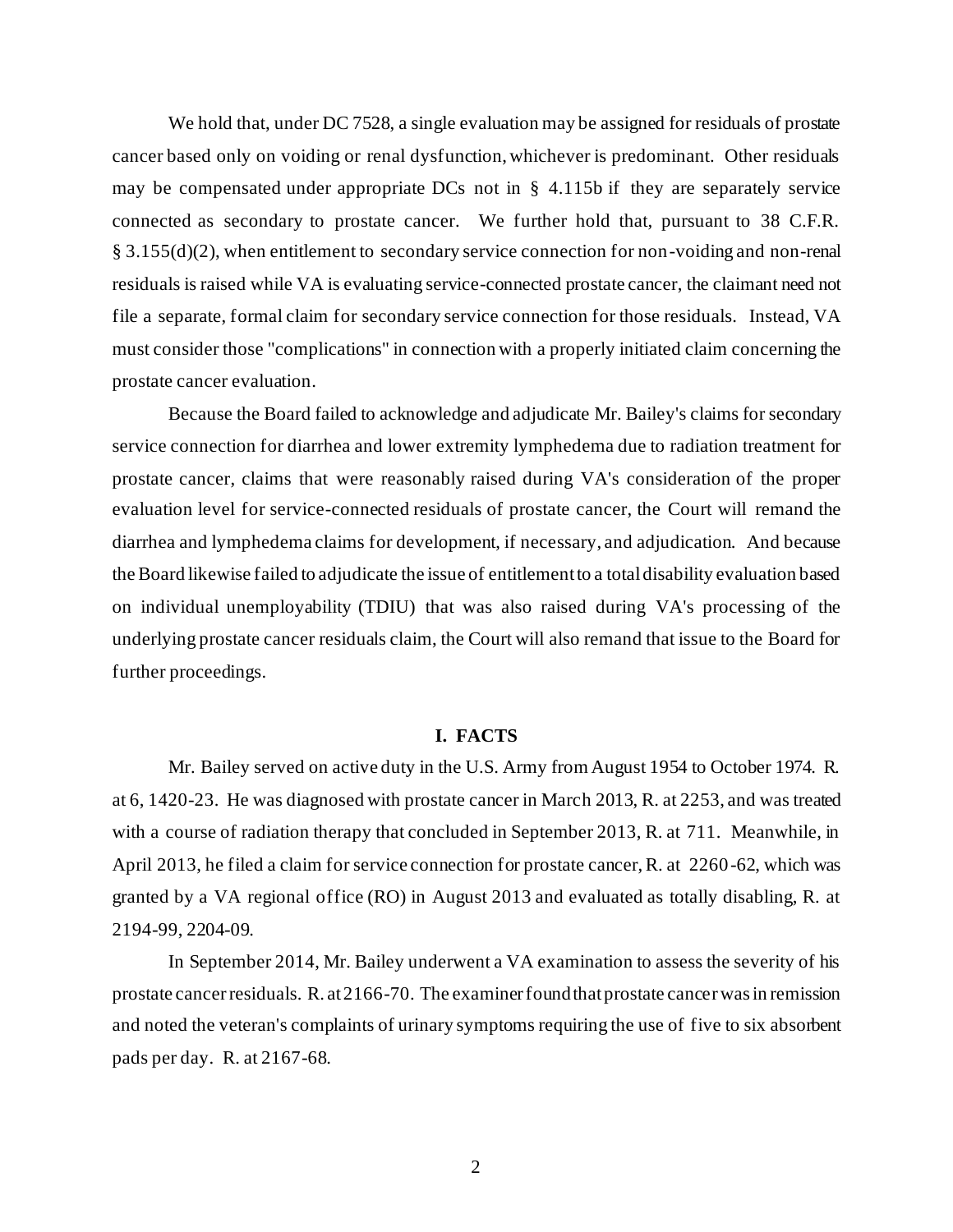The next month, the RO proposed to reduce Mr. Bailey's total evaluation for prostate cancer to 60% based on the predominant symptom of voiding dysfunction. R. at 2140-43. The veteran timely objected to the reduction, R. at 2116-17, and in May 2015, he submitted a prostate cancer disability benefits questionnaire (DBQ) reflecting, among other complaints, frequent bowel movements, diarrhea, and swelling of the ankles and feet, R. at 1963. In November 2015, he was diagnosed with lymphedema of the lower extremities. R. at 508, 511. The next month, the RO implemented the proposed reduction to 60%, R. at 1798-803, and, in February 2016, the veteran timely filed a Notice of Disagreement (NOD) with that decision, R. at 1095-97.

Mr. Bailey underwent another VA examination later that month, the report of which was produced in March 2016.<sup>2</sup> R. at 1292-304. The examiner recorded the veteran's complaints of "diarrhea following external beam radiation" and explained: "If the veteran claims a rectal/anal condition as the result of radiation [,] it woull d be wise that he undergo  $a \dots$  colonoscopy for indication of 'radiation proctitis' in order that the procedure report be in hand at the time of a possible future DBQ rectum/anus exam." R. at 1295. The examiner then noted the veteran's report of lymphedema of the lower extremities "as the result of radiation of the prosta te," which "prevented him from working at a desk for more than a few minutes at a time" and caused him to lose his security clearance as a policy analyst for the Department of State. *Id*. The examiner stated: "If the conten[]tion for lymphedema being caused by radiation of the prostate needs [to] be [pursued], a DBQ arteries/vein exam is in order." *Id*.

In September 2017, the RO issued a Statement of the Case continuing the 60% evaluation for residuals of prostate cancer based on voiding dysfunction, R. at 775-804, and the veteran perfected an appeal to the Board the following month, R. at 754-70.

In January 2019, Mr. Bailey filed a claim with the RO for service connection for various disabilities, R. at 524-28, as well as an application for TDIU due to prostate cancer and "secondary" lower extremity lymphedema, R. at 529-30. He attached to those filings a May 2018 private medical opinion attributing his lymphedema to radiation treatment for prostate cancer. R. at 517.

In March 2019, the Board issued the decision currently on appeal, which determined that discontinuance of the 100% evaluation for residuals of prostate cancer was proper and denied an evaluation in excess of 60% for that condition. R. at 4-12. The Board found that the veteran's

<sup>&</sup>lt;sup>2</sup> For the sake of clarity, the Court will hereafter refer to this examination as the March 2016 VA examination.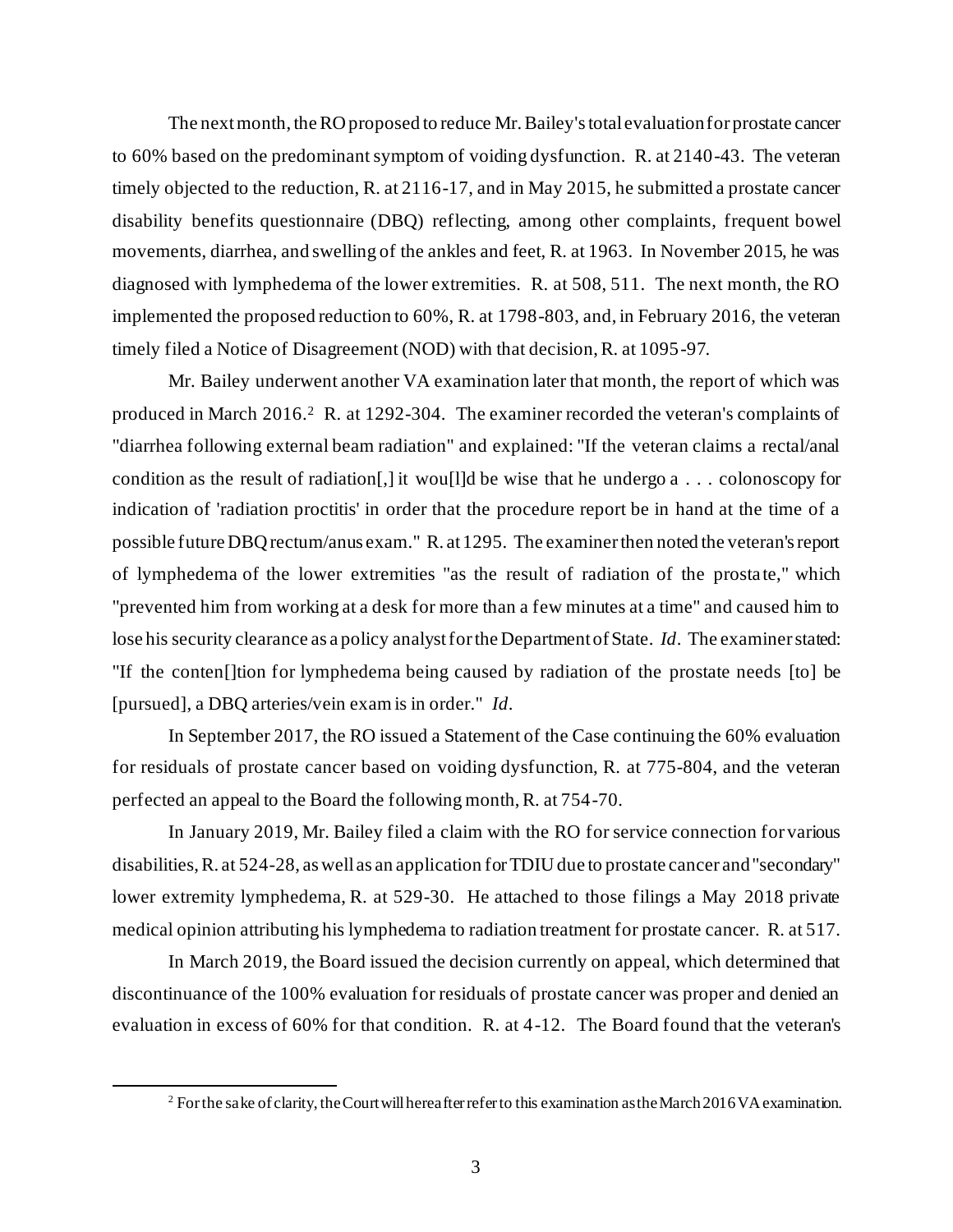predominant residual of prostate cancer was voiding dysfunction and that a 60% evaluation under DC 7528 was warranted because the evidence established that he changed absorbent materials more than four times per day. R. at 10-11. The Board further noted the veteran's reports to the March 2016 VA examiner of diarrhea and lymphedema due to prostate cancer, but stated that "the examiner explained that these contentions, if further explored, would be characterized as due to radiation treatment, rather than as considered to be a residual of the prostate cancer." R. at 11-12. The Board continued: "The rating schedule does not contemplate these symptoms/disabilities when evaluating the residuals of prostate cancer. In fact, the rating schedule is specific in that it directs renal and voiding dysfunctions to be rated, only." R. at 12. The Board therefore declined to factor diarrhea and lymphedema into its evaluation of the veteran's prostate cancer residuals. *Id.* Mr. Bailey timely appealed that decision to the Court the following month.

Three months later, in July 2019, the RO issued a rating decision granting service connection for right and left lower extremity lymphedema secondary to service-connected prostate cancer residuals and assigned a 10% evaluation for each extremity effective January 30, 2019, the date the veteran filed his formal claim for lymphedema. Appellant's Brief (Br.), Exhibit (Ex.) 1. The RO also deferred a decision on TDIU pending further development. *Id*. The RO ultimately decided that issue in September 2019, granting entitlement to TDIU effective January 30, 2019, the date the veteran filed his TDIU application. Appellant's Br., Ex. 2.

Less than a year later, in June 2020, Mr. Bailey filed a decision review request supplemental claim seeking earlier effective dates for his lymphedema evaluations and TDIU, Appellant's July 17, 2020, *Solze* Notice, which the RO denied in July 2020, Appellant's July 23, 2020, *Solze* Notice. The RO explained that, although lymphedema of the lower extremities was diagnosed in 2015, earlier effective dates for those conditions could not be awarded because "it was not claimed until January 30, 2019." *Id*. at 5-6. The RO also found that an effective date earlier than January 30, 2019, was not warranted for the award of TDIU because "there was no indication that service[-]connected disabilities were preventing employment" prior to that date. *Id*. at 5.

### **II. THE PARTIES' ARGUMENTS**

The primary dispute in this case arises from the parties' disagreement as to whether the Board, in its consideration of the proper evaluation for service-connected residuals of prostate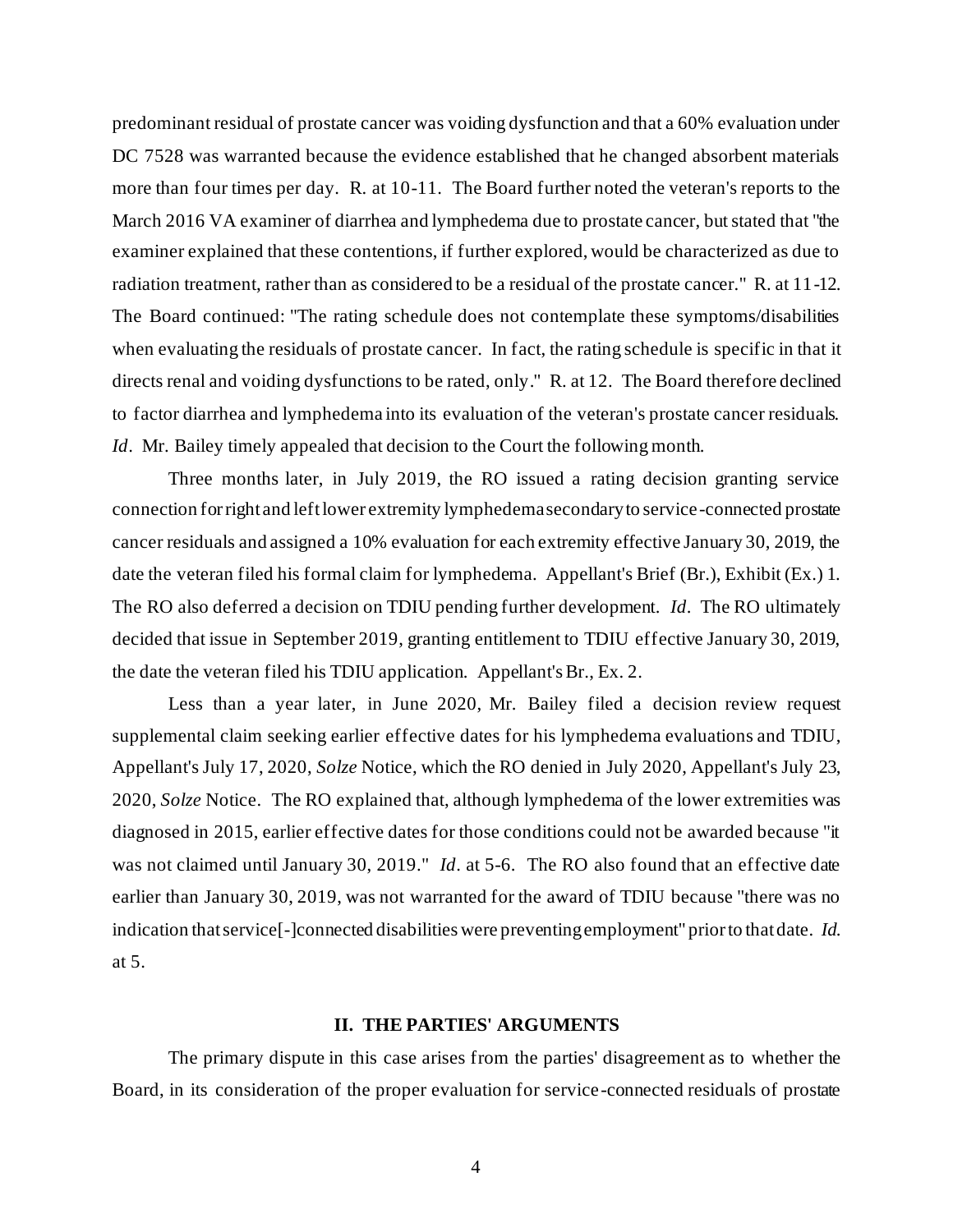cancer, was required to address entitlement to additional compensation for diarrhea and lower extremity lymphedema, which the evidence of record suggested was related to radiation treatment for prostate cancer.

Mr. Bailey argues that the Board was obligated to address those reasonably raised issues and that it erred in narrowly construing DC 7528 to preclude compensation for diarrhea and lymphedema. Appellant's Br. at 10-24. Specifically, he contends that the Board's interpretation of DC 7528 as prohibiting compensation for diarrhea and lymphedema was inconsistent with the plain language of § 4.115b, VA's duty to maximize benefits and award separate evaluations when appropriate, and internal guidance in VA's *Adjudication Procedures Manual* (M21-1) that directs adjudicators to consider the non-voiding and non-renal residual of erectile dysfunction when it is reasonably raised in connection with a prostate cancer claim. *Id*. at 11-14, 19. Mr. Bailey also asserts that, even if the Board's interpretation of DC 7528 was correct, the Board was nevertheless required to adjudicate entitlement to additional compensation for diarrhea and lymphedema, either via secondary service connection for those conditions or as complications of treatment for prostate cancer pursuant to § 3.155(d)(2). *Id*. at 14-16, 19-24. He argues that he was prejudiced by the Board's failure to do so because, had it addressed those issues, it may have found that he was entitled to compensation for diarrhea under 38 C.F.R. § 4.114, DCs 7319 (irritable colon syndrome) or 7323 (ulcerative colitis), *id*. at 16-18, and for lymphedema of each lower extremity under 38 C.F.R. § 4.104, DC 7121 (post-phlebitic syndrome), *id*. at 20-21. He requests that the Court set aside the Board decision and remand for consideration of entitlement to compensation for diarrhea in the first instance, *id*. at 18, 24; and for lymphedema for the period prior to January 30, 2019, *id*. at 24, 27.

The Secretary responds that Mr. Bailey misreads the Board decision, which did not find that compensation was unavailable for diarrhea or lymphedema, but only that those issues were not part of the claim on appeal. Secretary's Br. at 5-12. Relying on *Sellers v. Wilkie*, 965 F.3d 1328 (Fed. Cir. 2020), *Manzanares v. Shulkin*, 863 F.3d 1374 (Fed. Cir. 2017), *Ellington v. Peake*, 541 F.3d 1364 (Fed. Cir. 2008), and the current versions of 38 C.F.R. §§ 3.155 and 3.160, the Secretary asserts that the Board was not obligated to address entitlement to compensation for those conditions as secondary to treatment for prostate cancer because (1) entitlement to secondary service connection is not inherently part of the evaluation for an already service -connected disability, and (2) although the veteran filed a formal claim for secondary service connection for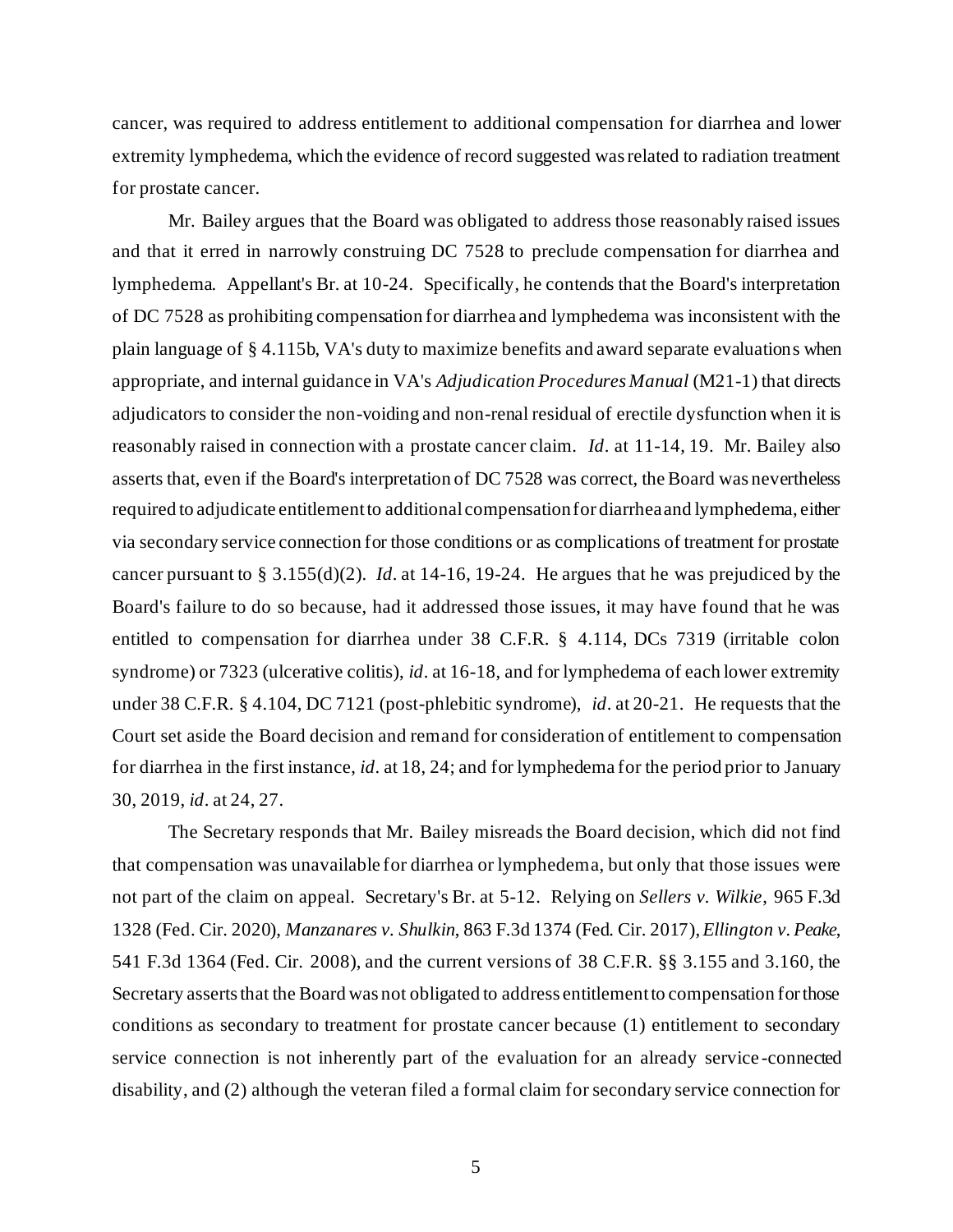those conditions in January 2019, those claims had not reached the Board by the time of its March 2019 decision. *Id*. at 6-9; Secretary's Notice of Supplemental Authority (Supp. Auth.) at 1. The Secretary contends that the veteran's arguments to the contrary not only violate *Sellers*, *Manzanares*, and *Ellington*, but also fatally undermine the purpose of §§ 3.155 and 3.160 by eliminating VA's formal claim requirements. Secretary's Br. at 10-11; Secretary's Notice of Supp. Auth. at 1. Finally, the Secretary argues that any alleged error as to the Board's handling of the lymphedema matter was mooted by the RO's July 2019 grant of secondary service connection for lymphedema of the right and left lower extremities and the veteran's June 2020 decision review request supplemental claim that challenged the effective dates assigned for those awards. *Id*. at 13.

Mr. Bailey disputes these contentions and, in addition to reiterating many of the arguments from his principal brief, *see* Reply Br. at 1-10, asserts that the lymphedema matter remains live and justiciable because the RO only partially granted the benefit sought for that condition, *id*. at 10-11. He argues that, had the Board properly considered secondary service connection for lymphedema in the context of the underlying prostate cancer residuals claim, VA would have awarded effective dates commensurate with the March 2016 VA examination that reasonably raised that issue, rather than the January 2019 formal claim. *Id*. at 10-11.

The parties also disagree on a distinct but related issue: whether the Board's failure to adjudicate entitlement to TDIU was mooted by the RO's September 2019 grant of that benefit effective January 30, 2019. Although the Secretary concedes that the Board erred in not addressing entitlement to TDIU in the first instance, he argues that, similar to lymphedema, that error was mooted by the RO's subsequent grant of TDIU. Secretary's Br. at 14-18. Mr. Bailey responds, as he did before, that the issue is not moot because the RO, by assigning an effective date of January 30, 2019, only partially granted the benefit sought. Reply Br. at 10-12. He therefore asks the Court to remand the issue to the Board for consideration of an earlier effective date. *Id*. at 13.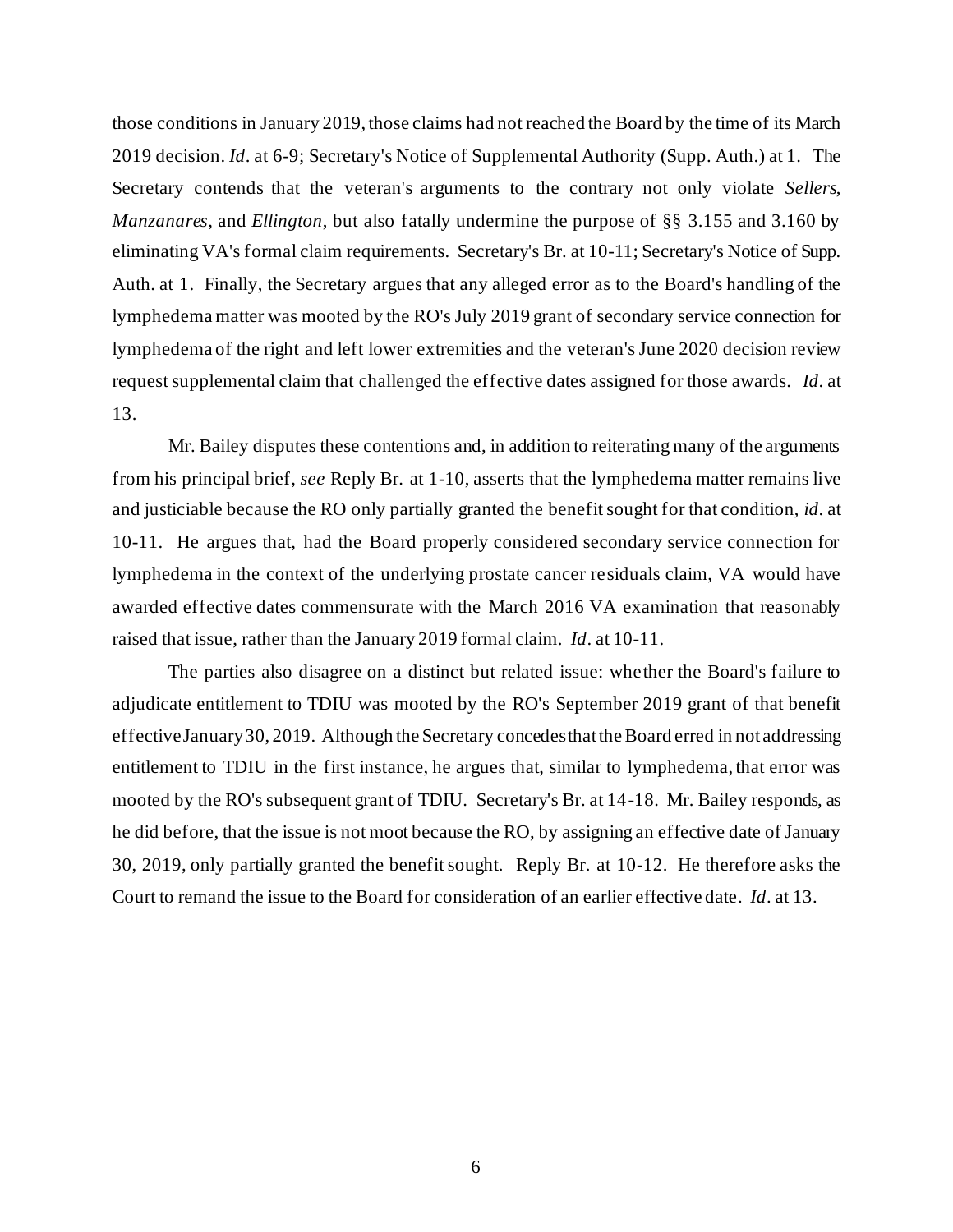### **III. ANALYSIS**

### A. DC 7528

We first address Mr. Bailey's arguments regarding the scope of DC 7528. Whether DC 7528 permits or prohibits separate evaluation <sup>3</sup> of non-voiding and non-renal dysfunction of prostate cancer such as diarrhea and lymphedema is a question of regulatory interpretation that the Court reviews de novo. *See Langdon v. Wilkie*, 32 Vet.App. 291, 296 (2020). "Regulatory interpretation begins with the language of the regulation, the plain meaning of which is derived from its text and its structure." *Petitti v. McDonald*, 27 Vet. App. 415, 422 (2015). If the meaning and scope are clear from that investigation, then the plain meaning controls and "that is 'the end of the matter.'" *Tropf v. Nicholson*, 20 Vet.App. 317, 320 (2006) (quoting *Brown v. Gardner*, 513 U.S. 115, 120 (1994)). If not, the Court may look to other sources, including the history and purpose of the regulation containing the DC, to discern its meaning. *See Kisor v. Wilkie*, 139 S. Ct. 2400, 2415 (2019).

With this framework in mind, we turn to the text of  $\S 4.115b$ , the regulation governing evaluation of disabilities of the genitourinary system. DC 7528, which is found in § 4.115b, provides a 100% evaluation for malignant neoplasms of the genitourinary system. 38 C.F.R. § 4.115b, DC 7528 (2020). The Note to that DC directs that, "[f]ollowing the cessation of surgical, X-ray, antineoplastic chemotherapy or other therapeutic procedure, the rating of 100 [%] shall continue with a mandatory VA examination at the expiration of six months. . . . If there has been no local reoccurrence or metastasis, rate on residuals as voiding dysfunction or renal dysfunction, whichever is predominant." *Id*.

The conditional sentence at the end of the Note to DC 7528 is clear and unambiguous. It presents only two evaluation options when there has been no local reoccurrence or metastasis of a malignant neoplasm of the genitourinary system such as prostate cancer: Evaluate residuals of that neoplasm on the basis of either (1) voiding dysfunction or (2) renal dysfunction, whichever is predominant. As used in this DC, "rate on" means to evaluate on the basis of, with the plural "residuals" indicating that the adjudicator is to consider multiple residuals of the malignant

 $3$  To be clear, the Court is using "separate evaluation" in this decision as a term of art to refer to VA's practice of "rat[ing] a single disability under multiple diagnostic codes without pyramiding." *Morgan v. Wilkie*, 31 Vet.App. 162, 164 (2019); *see generally Lyles v. Shulkin*, 29 Vet.App. 107, 113(2017); *Esteban v. Brown*, 6 Vet.App. 259, 261 (1994). The veteran's arguments regarding entitlement to additional compensation for diarrhea and lymphedema on other bases is addressed in part III.B, below.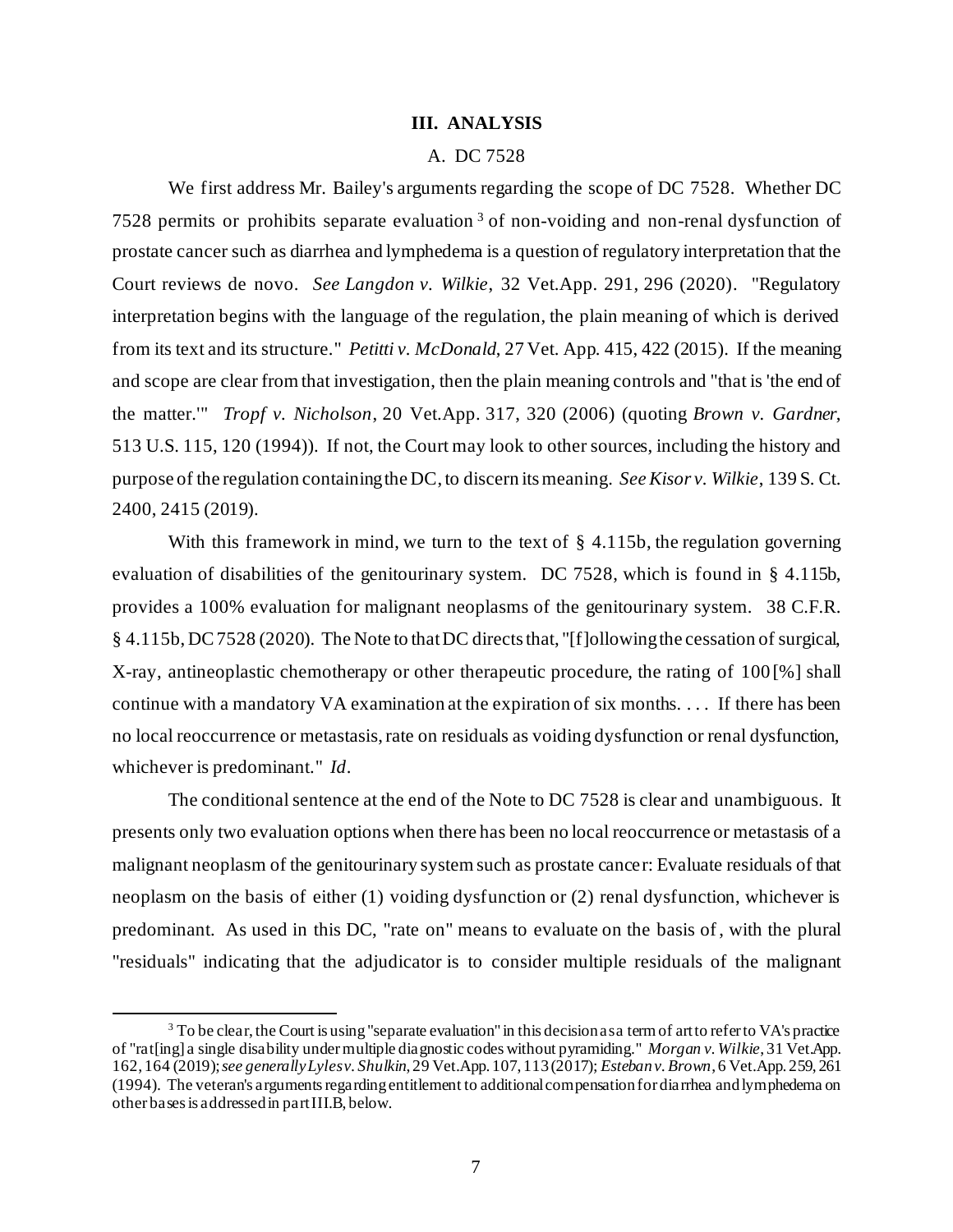neoplasm when assigning that evaluation. *See Johnson v. McDonald*, 762 F.3d 1362, 1365 (Fed. Cir. 2014) (holding that use of the plural "disabilities" in a regulation required consideration of multiple disabilities when assigning an extraschedular evaluation). However, the limiting phrase "as voiding dysfunction or renal dysfunction, whichever is predominant, " conveys that the evaluation for such residuals under DC 7528 must be based on only the more predominant of the voiding or renal dysfunction, to the exclusion of all other residual dysfunctions. That limitation effectively forecloses the veteran's argument that entitlement to separate evaluations for diarrhea and lower extremity lymphedema were part and parcel of his appeal of the prostate cancer residuals evaluation assigned under DC 7528, because it proscribes consideration of non-voiding and nonrenal dysfunctions when assigning an evaluation under that DC.

This reading of DC 7528 is confirmed by the structure of § 4.115b, which directs the adjudicator to a companion regulation, 38 C.F.R. § 4.115a, for the specific evaluation levels to be assigned for the various degrees of voiding and renal dysfunction. The preface to § 4.115a emphasizes that, "[w]here diagnostic codes refer the decisionmaker to these specific areas [of] dysfunction, *only* the predominant area of dysfunction shall be considered for rating purposes." 38 C.F.R. § 4.115a (2020) (emphasis added). The regulation then acknowledges that "the areas of dysfunction described below"—i.e., voiding dysfunction, renal dysfunction, and urinary tract infections—"do not cover all symptoms resulting from genitourinary diseases" and instructs that "specific diagnoses may include a description of symptoms assigned to that diagnosis" to show that those symptoms are part of the service-connected genitourinary disability even though they have not formed the basis of the assigned evaluation. *Id*. Thus, for purposes of DC 7528, the preface to § 4.115a reinforces the notion that non-voiding and non-renal residuals of a malignant neoplasm of the genitourinary system are not to be factored into an evaluation under that DC.

Although the text and the structure of the relevant regulations reveal the plain meaning of DC 7528, we note that the history and the purpose of the DC also accord with this interpretation. The precursor to current § 4.115b, DC 7528, provided that, when there was no local recurrence or metastasis of a malignancy of the genitourinary system after the cessation of cancer treatment, evaluation would "be made on residuals," without any limit on the type of residual to be evaluated. 38 C.F.R. § 4.115a, DC 7528 (1993). When VA proposed the current rating formula for genitourinary disabilities in December 1991, it indicated that the purpose of the general rating formula was not only to provide a greater range of evaluation levels for those disabilities, but also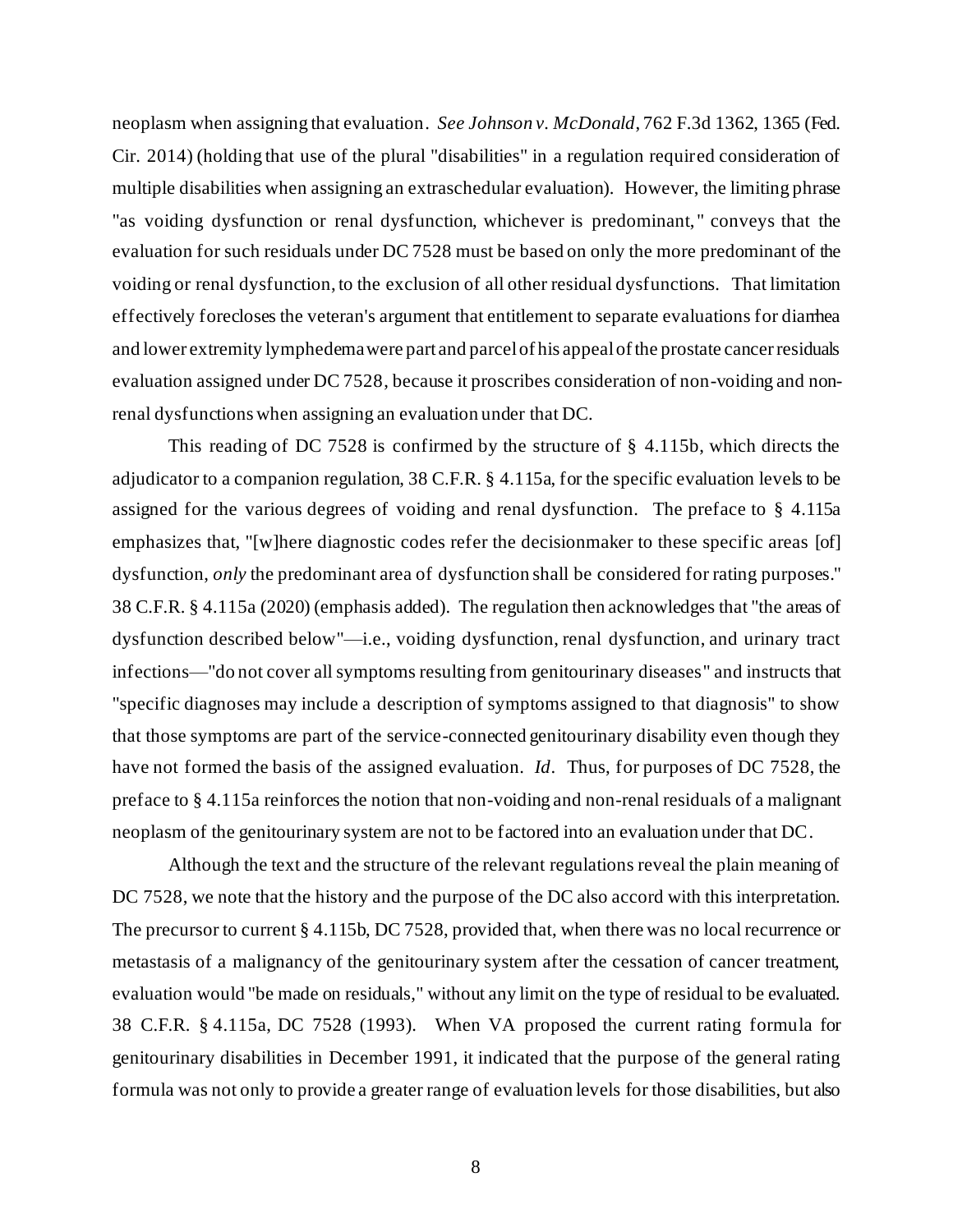to "evaluate each disability as one of three general dysfunctions of the genitourinary system." Schedule for Rating Disabilities; Genitourinary System Disabilities, 56 Fed. Reg. 61,216, 61,217 (Dec. 2, 1991) (proposed rule). In response to comments that the general rating formula was too narrow because it did not fully account for the "residual damage to the genitourinary system from radiation treatment," VA reiterated that "residual impairment of the genitourinary system will [] be rated as either voiding or renal dysfunction" and that "other complications are subject to service connection under [§] 3.310(a) of this chapter," not as part of the evaluation assigned under the relevant genitourinary DC in § 4.115b.<sup>4</sup> Schedule for Rating Disabilities; Genitourinary System Disabilities, 59 Fed. Reg. 2,523, 2,525-26 (Jan. 18, 1994) (final rule). And when VA proposed to amend §§ 4.115a and b again in October 2019, it explained that a change to § 4.115a was necessary to clarify that although "distinct disabilities may be assigned separate evaluations under this section, consistent with the anti-pyramiding provisions in [38 C.F.R.] § 4.14," § 4.115a was still "intended to reflect that when a particular diagnostic code refers to multiple dysfunctions, *only the predominant dysfunction will be evaluated for that diagnostic code*." Schedule for Rating Disabilities; The Genitourinary Diseases and Conditions, 84 Fed. Reg. 55,086, 55,086-87 (Oct. 15, 2019) (proposed rule) (emphasis added). Mr. Bailey's proposed interpretation is inconsistent with this history, contravenes one of the express purposes of the general rating formula for genitourinary disabilities, and improperly attempts to convert that DC back into its pre-amendment version, which permitted evaluation based on all residuals.

In sum, the meaning and scope of DC 7528 is clear from its text and structure, and that plain meaning is confirmed by its history and purpose. DC 7528 directs that evaluation of residuals of a malignant neoplasm of the genitourinary system be based solely on voiding or renal dysfunction, whichever is predominant; other non-voiding and non-renal dysfunctions do not factor into a schedular evaluation under that DC. As a result, entitlement to separate evaluations for non-voiding and non-renal dysfunctions related to prostate cancer cannot be considered part and parcel of a claim as to the proper evaluation level for prostate cancer residuals under DC 7528. *See Kisor*, 139 S. Ct. at 2415 (explaining that, where "uncertainty does not exist" after examining the text, structure, history, and purpose of a regulation, "[t]he regulation then just means what it means—and the court must give it effect, as the court would any law").

<sup>4</sup> More on this in section III.B, below.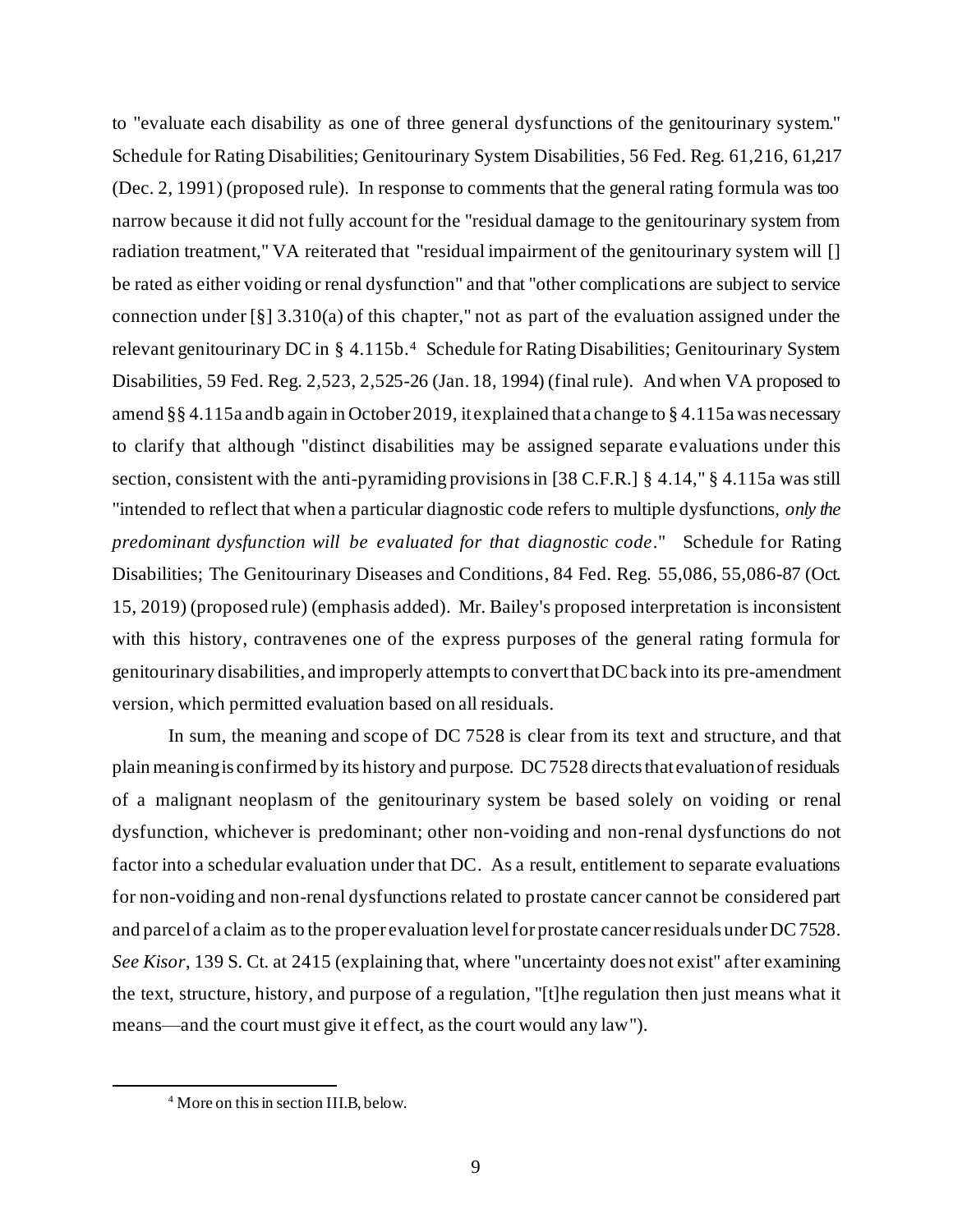Mr. Bailey's arguments for a broader construction of DC 7528 are unavailing. First, although DC 7528 does not contain an express prohibition against separate evaluations like some other DCs, *see Lyles*, 29 Vet.App. at 114 (listing examples), §§ 4.115a and b, read together, clearly directthat evaluation of prostate cancer residuals under DC 7528 is to be based on voiding or renal dysfunction alone. Allowing separate evaluation of non-voiding and non-renal residuals of prostate cancer (absent a separate grant of service connection for those residuals) would contravene the text, structure, history, and purpose of DC 7528, a result that is to be avoided. *See Hembree v. Wilkie*, 33 Vet.App. 1, 6 (2020). Second, contrary to the veteran's contention, this implicit prohibition against separate evaluation is not inconsistent with 38 C.F.R. § 4.25(b) because that regulation instructs that "the disabilities arising from a single disease entity . . . are to be rated separately," "[e]xcept as otherwise provided in [the rating] schedule." Sections 4.115a and b cumulatively constitute such an exception. Finally, this prohibition does not violate VA's general duty to maximize benefits—including the assignment of separate evaluations or the award of secondary service connection, *see Morgan*, 31 Vet.App. at 164; 38 C.F.R. § 3.103(a) (2020)*—*or the M21-1 provision permitting secondary service connection for erectile dysfunction related to prostate cancer treatment, M21-1, III.iv.4.I.2.c, because, as explained in detail in section III.B below, VA may still be required to account for and ultimately compensate a veteran for nonvoiding and non-renal dysfunction associated with prostate cancer treatment. The method for doing so, however, is not via evaluation under DC 7528, as the veteran alleges.

Accordingly, the Court concludes that the Board did not err in construing DC 7528 to exclude evaluation of the veteran's non-voiding and non-renal dysfunctions of diarrhea and lower extremity lymphedema. R. at 12; *see Langdon*, 32 Vet.App. at 296. And because compensation for diarrhea and lymphedema was not available under DC 7528, the Court agrees with the Secretary that the issue of entitlement to compensation for those residuals under DC 7528 was not "part and parcel" of, or otherwise necessarily inherent in, the veteran's appeal of the reduced prostate cancer residuals evaluation assigned under that DC. Accordingly, the Court will affirm the portion of the Board decision that denied entitlement to a disability evaluation in excess of 60% for residuals of prostate cancer under that DC.

#### B. "Complications" of Prostate Cancer Treatment

This conclusion, however, is not the end of the matter. We turn now to Mr. Bailey's arguments that, regardless of the scope of DC 7528, the Board was required to address entitlement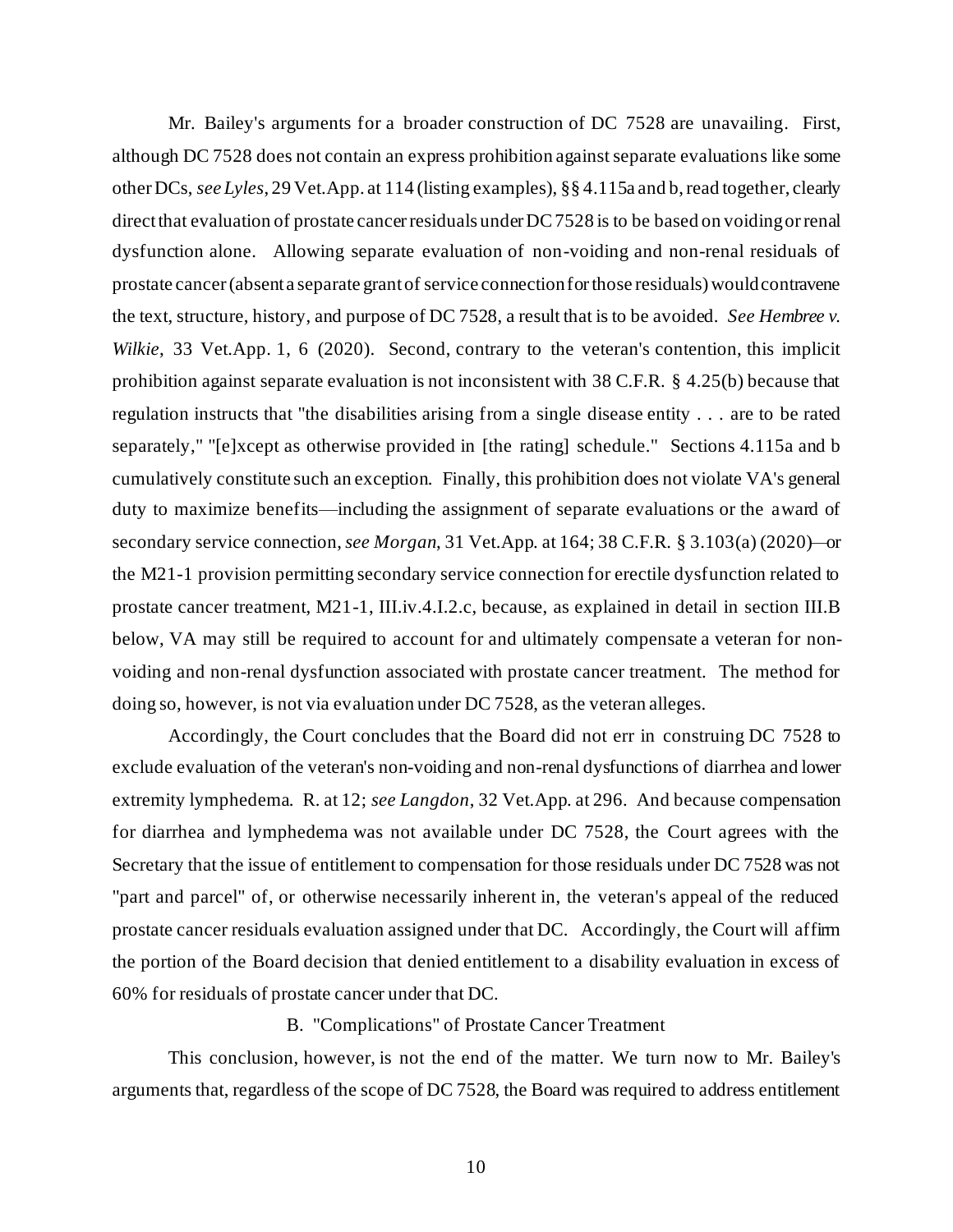to additional compensation for diarrhea and lower extremity lymphedema under other DCs because secondary service connection for those conditions was reasonably raised by the record during the course of his appeal before VA. *See Robinson v. Peake*, 21 Vet.App. 545, 552 (2008) (requiring the Board to address all issues explicitly raised by the claimant or reasonably raised by the record), *aff'd sub nom. Robinson v. Shinseki*, 557 F.3d 1355 (Fed. Cir. 2009). Before addressing the merits of that argument, we must satisfy ourselves that those issues were reasonably raised by the record as the veteran asserts.

#### *1. Secondary service connection was reasonably raised by the record*

It is well established that a veteran may be granted secondary service connection for a disability caused or aggravated by treatment for a service-connected disability. *See, e.g.*, *Wanner v. Principi*, 17 Vet.App. 4, 8 (2003) (secondary service connection for tinnitus caused by medication used to treat service-connected tuberculosis), *rev'd on other grounds*, 370 F.3d 1124 (Fed.Cir. 2004); *Velez v. West*, 11 Vet.App. 148, 157 (1998) (discussing, but ultimately dismissing for lack of jurisdiction, a claim for secondary service connection for a gastrointestinal disorder caused by pain medication taken for a service-connected shoulder disability). Indeed, the RO in this case ultimately granted secondary service connection for lymphedema of the lower extremities as a result of radiation treatment for prostate cancer. Appellant's Br., Ex. 1. The parties disagree, however, as to whether entitlement to secondary service connection for diarrhea and lower extremity lymphedema was reasonably raised by the record. Appellant's Br. at 14-16, 19-24; Secretary's Br. at 9-10. The Court agrees with the veteran that those issues were raised. *See Barringer v. Peake*, 22 Vet.App. 242, 244 (2008) (holding that the Court has jurisdiction to review whether the Board erred in failing to address a reasonably raised issue).

The March 2016 VA examiner noted Mr. Bailey's reports of "diarrhea following external beam radiation," suggested that those complaints may reflect radiation proctitis, and advised the veteran to undergo a colonoscopy to evaluate those complaints so that he would have test results "in hand at the time of a possible future DBQ rectum/anus exam." R. at 1295. The examiner also recorded the veteran's complaints of lymphedema of the lower extremities "as the result of radiation of the prostate" and explained that, "[i]f the contention for lymphedema being caused by radiation of the prostate needs to be pursued, a DBQ arteries/vein exam is in order." *Id*. (misspellings corrected). The Court concludes that these statements by the March 2016 VA examiner, which document the veteran's assertions that the diarrhea and lower extremity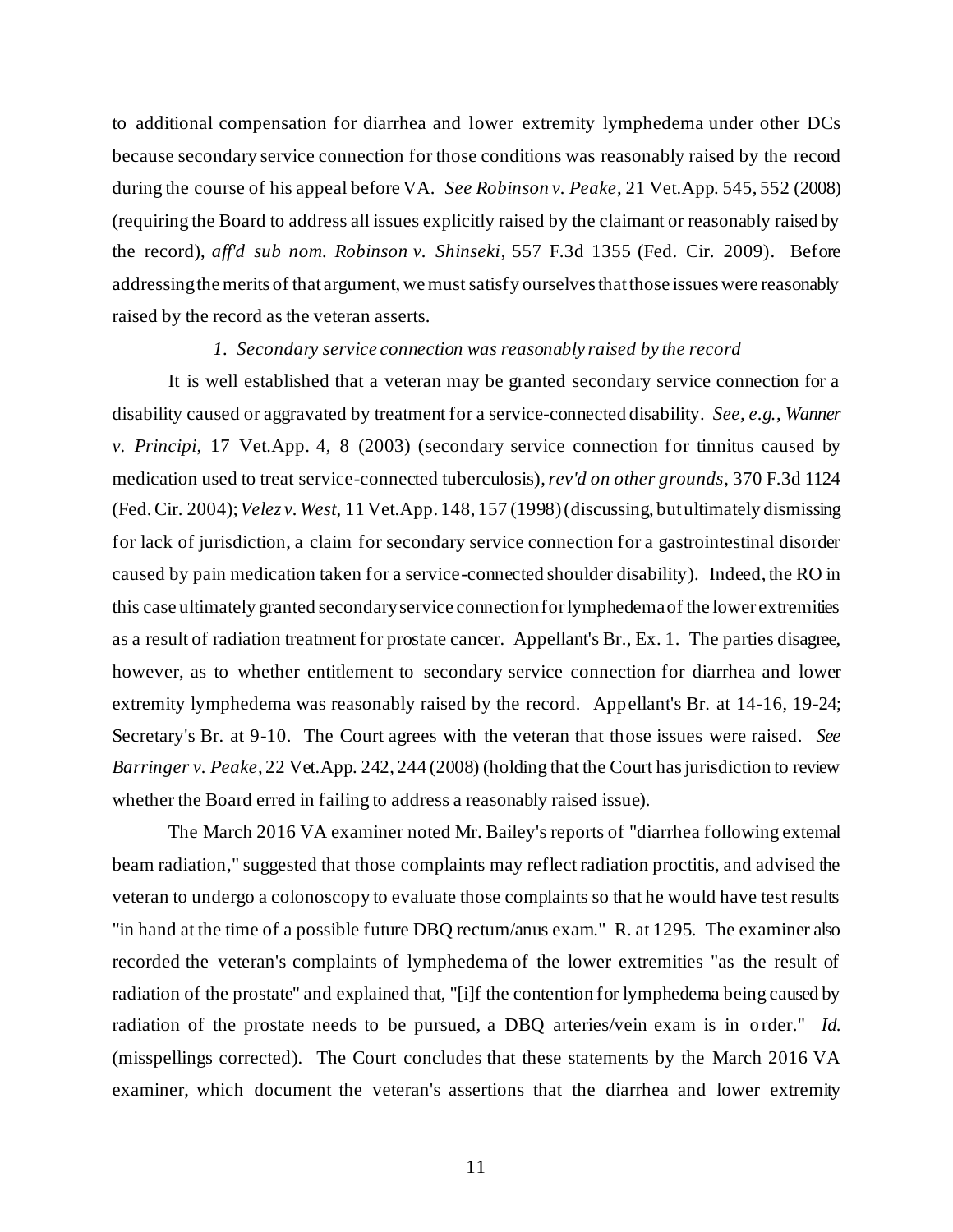lymphedema were caused by radiation treatment for prostate cancer, acknowledge the medical feasibility of those theories, and discuss steps that the veteran might take to obtain disability compensation for those conditions, reasonably raised entitlement to secondary service connection for those conditions. *See Fountain v. McDonald*, 27 Vet.App. 258, 275-76 (2015) (concluding that entitlement to secondary service connection was reasonably raised by the record).

## *2. The Meaning of "Complications" in § 3.155(d)(2)*

Having found those issues reasonably raised, we proceed to the question of whether the Board was obligated to address secondary service connection in its decision. Mr. Bailey argues that it was, citing longstanding precedent that requires VA to develop and adjudicate issues reasonably raised by the record. Appellant's Br. at 14, 18-20 (citing *Schroeder v. West*, 212 F.3d 1265, 1271 (Fed. Cir. 2000); *Robinson*, 21 Vet.App. at 552). The Secretary responds that VA's obligation to address reasonably raised issues does not extend to *separate claims* for benefits, including claims for secondary service connection, that were not initiated on the standardized forms prescribed by the Secretary. Secretary's Br. at 7. According to the Secretary, because secondary service connection for diarrhea and lymphedema were not part of Mr. Bailey's claim for the proper evaluation for his already service-connected prostate cancer residuals, and because the veteran did not file a formal claim for secondary service connection for either condition within the context of this appeal stream, the Board was not required to address entitlement to secondary service connection in its decision. *Id*. at 5-13.

The Secretary's position is based on the 2015 amendments to §§ 3.155 and 3.160 , VA's claims-requirement regulations. Prior to March 24, 2015, the effective date of those amendments, VA accepted both formal and informal claims for benefits. *See Norris v. West*, 12 Vet.App. 413, 416 (1999). An informal claim was defined as "[a]ny communication or action, indicating an intent to apply for one or more benefits under the laws administered by [VA]." 38 C.F.R. § 3.155 (2014); *see* 38 C.F.R. § 3.160(a) (2014) (referring to § 3.155 for the definition of informal claims). Under the pre-amendment system, when VA received an informal claim and a formal claim had not yet been filed, VA sent the claimant a formal application for benefits; if that application was received within one year, it was considered filed as of the date of receipt of the informal claim. 38 C.F.R. § 3.155 (2014).

VA amended §§ 3.155 and 3.160 in 2015 to, among other things, "eliminate the concept of an 'informal' claim, and replace it with a process that would incentivize the submission of claims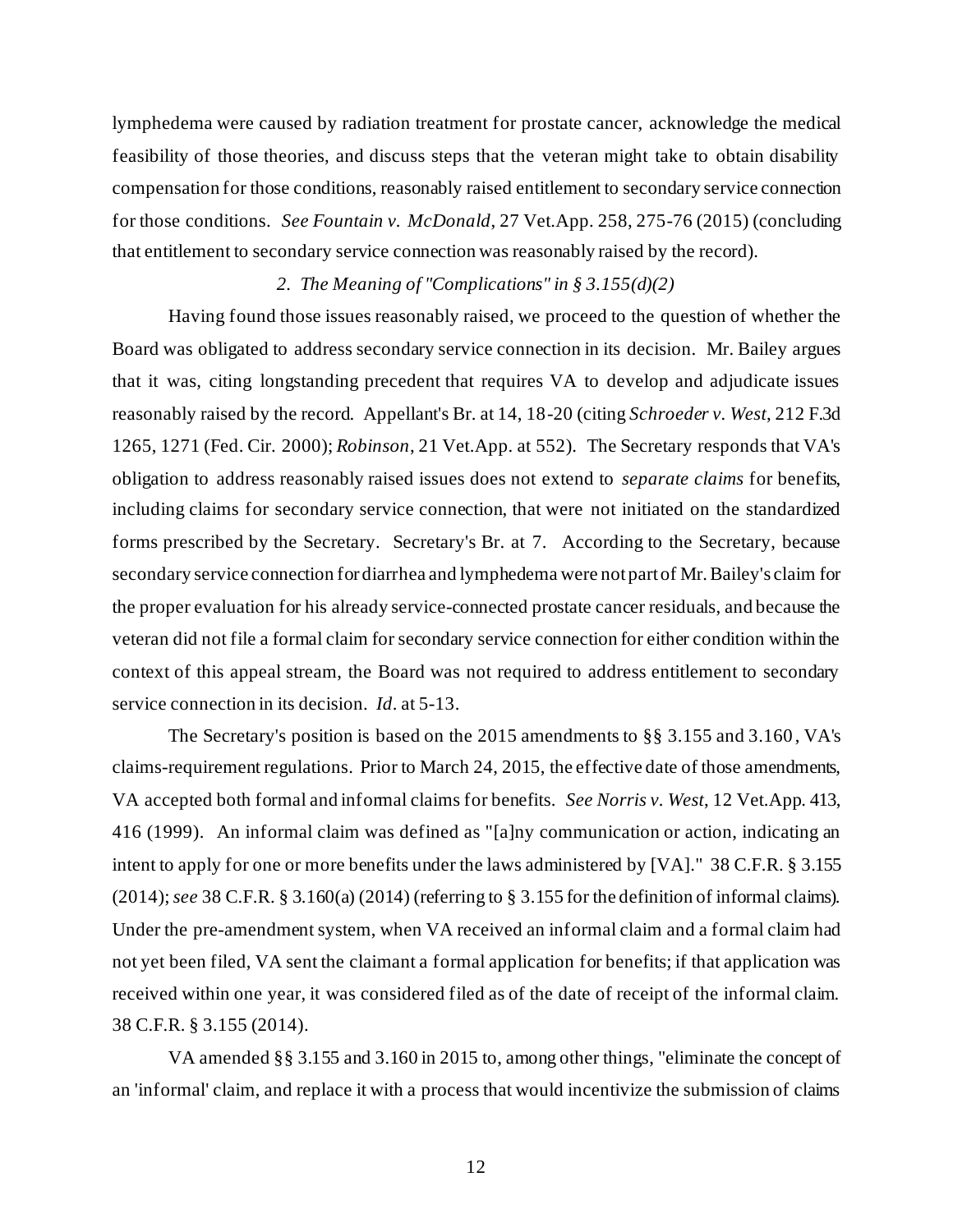in a format more amenable to efficient processing, while still allowing veterans to receive favorable effective date treatment similar to that available under the current 'informal' claim rule." Standard Claims and Appeals Forms, 78 Fed. Reg. 65,490, 65,490 (Oct. 31, 2013) (proposed rule). Specifically, VA revised § 3.155 to state that "[a] complete claim is required for all types of claims," 38 C.F.R. § 3.155(d)(1) (2020), and § 3.160 to specify that a claim is "complete" when, in relevant part, it is submitted "on an application form prescribed by the Secretary," 38 C.F.R. § 3.160(a) (2020).

As explained above, the record reasonably raised the issues of entitlement to secondary service connection for diarrhea and lower extremity lymphedema in March 2016—i.e., after the amendments to §§ 3.155 and 3.160 became effective in March 2015. It is undisputed that, prior to January 2019, Mr. Bailey had not filed a formal claim on the prescribed application form for those secondary conditions; however, it is also undisputed that he properly initiated a dispute as to VA's December 2015 reduction of his evaluation for prostate cancer residuals under DC 7528. Mr. Bailey therefore seeks to tie the secondary diarrhea and lymphedema claims to the properly initiated prostate cancer residuals claim, using  $\S 3.155(d)(2)$  as the hook.

Section 3.155(d)(2) provides, in relevant part, that VA will

consider all lay and medical evidence of record in order to adjudicate entitlement to benefits for the claimed condition as well as entitlement to any additional benefits for complications of the claimed condition, including those identified by the rating criteria for that condition in 38 CFR Part 4, VA Schedule for Rating Disabilities.

38 C.F.R. § 3.155(d)(2). Like the scope of DC 7528, whether diarrhea and lower extremity lymphedema claimed as the result of radiation treatment for prostate cancer qualify as complications of the service-connected prostate cancer residuals for purposes of § 3.155(d)(2) is a question of regulatory interpretation that the Court addresses de novo, guided by the principles set forth in *Kisor*. 5

As above, we begin with the text of the relevant regulation. Section  $3.155(d)(2)$  does not define "complications," nor does any accompanying regulation, such as § 3.160. In the absence of an express regulatory definition, the Court may look to dictionaries to determine the term's ordinary meaning. *See Perrin v. United States*, 444 U.S. 37, 42 (1979) ("[U]nless otherwise

<sup>&</sup>lt;sup>5</sup> Unlike our concurring colleague, we think it is necessary to determine the meaning of "complications" in § 3.155(d)(2) to answer this question and to fully address the parties' arguments.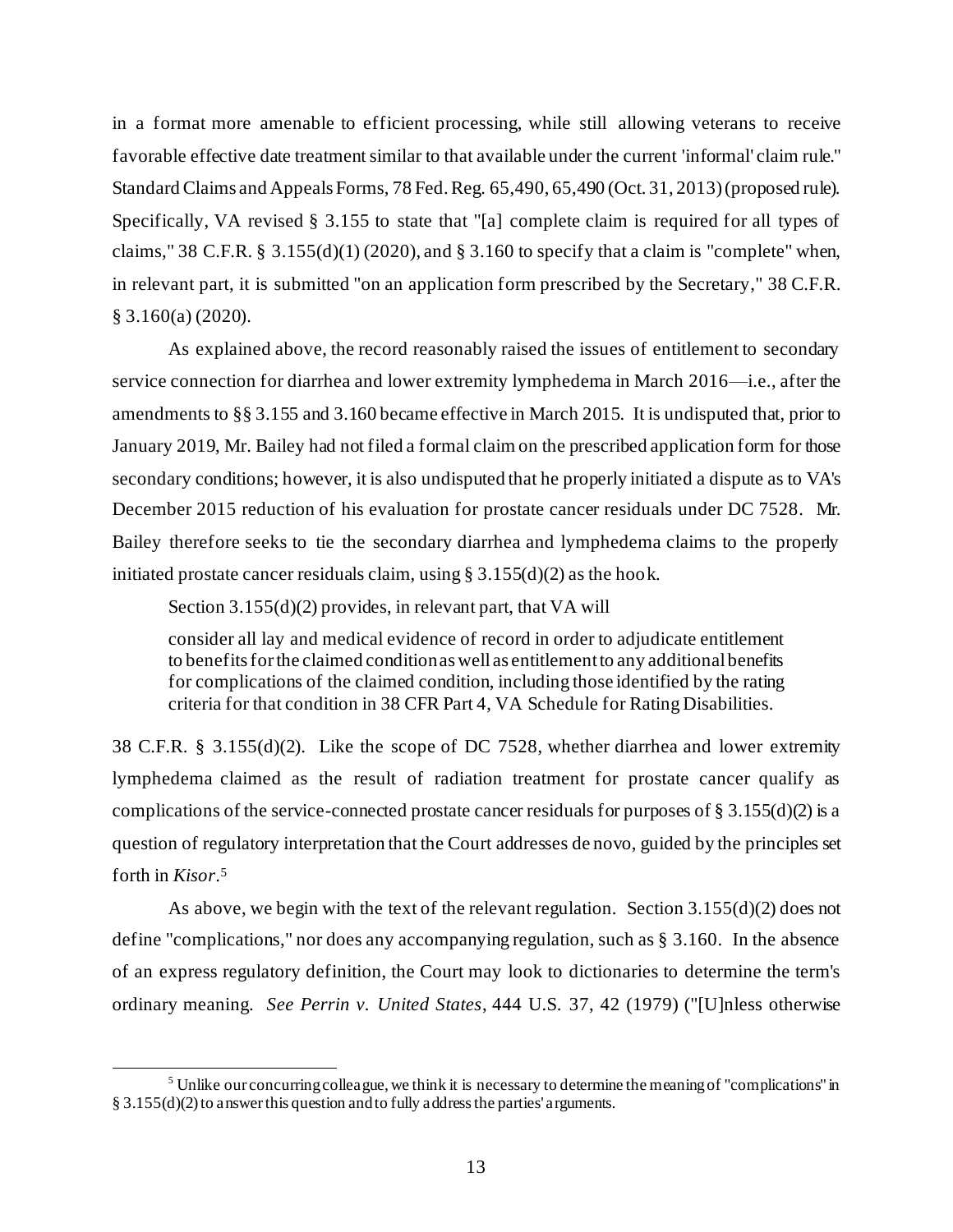defined, words will be interpreted as taking their ordinary, contemporary, common meaning. "); *Brown v. Wilkie*, 32 Vet.App. 226, 230-31 (2019). General use dictionaries define "complication," in the context of medicine, as either "a secondary disease or condition developing in the course of a primary disease or condition," MERRIAM-WEBSTER'S DICTIONARY, https://www.merriamwebster.com/dictionary/complication, or as "a secondary disease or condition aggravating an already existing one," OXFORD ENGLISH DICTIONARY, https://www.lexico.com/en/definition/ complication. Moreover, a particularly relevant government dictionary of cancer terms specifies that a "complication" is "a medical problem that occurs during a disease, or after a procedure or treatment" that "may be caused by the disease, procedure, or treatment." NAT'L INSTS. OF HEALTH, NAT'L CANCER INST. (NCI), NCI'S DICTIONARY OF CANCER TERMS, https://www.cancer.gov/ publications/dictionaries/cancer-terms/def/complication; *see Theiss v. Principi*, 18 Vet.App. 204, 210 (2004) (consulting specialized dictionaries to discern a term's meaning).

These dictionary definitions connote a causal or aggravative relationship between the primary disease or condition and the resulting disease or condition, including as due to treatment for the underlying disease or condition. This is the same relationship that exists between primary and secondarily service-connected disabilities. *See Allen v. Brown*, 7 Vet.App. 439, 448 (1995) (en banc) (holding that secondary service connection shall be granted for disabilities caused or aggravated by service-connected disabilities). Indeed, the Secretary conceded at oral argument that "complications" in § 3.155(d)(2) "does refer to things like secondary service connection," consistent with its use in other portions of the Rating Schedule. Oral Argument, 1:01:23-40, https://www.youtube.com/watch?v=m9zpFrioAV4 (favorably comparing "complications" in § 3.155(d)(2) to "complications" of diabetes, which are subject to secondary service connection under 38 C.F.R. § 4.119, DC 7913, Note 1). Thus, the Court concludes that the ordinary meaning of "complications" in § 3.155(d)(2) encompasses disabilities caused or aggravated by treatment for a service-connected disability.

The history and purpose of §§ 3.155(d)(2) and 3.160 support this conclusion. As outlined above, under the prior version of § 3.155, VA was obligated to develop and adjudicate an informal claim for secondary service connection for a disability if such was reasonably raised in the course of a claim for an increased disability evaluation for the primary disability. *See, e.g., Buckley v. West*, 12 Vet.App. 76, 85-85 (1998). When VA proposed the current amendments, it sought to do away with such informal claims for secondary service connection, expressly creating a new class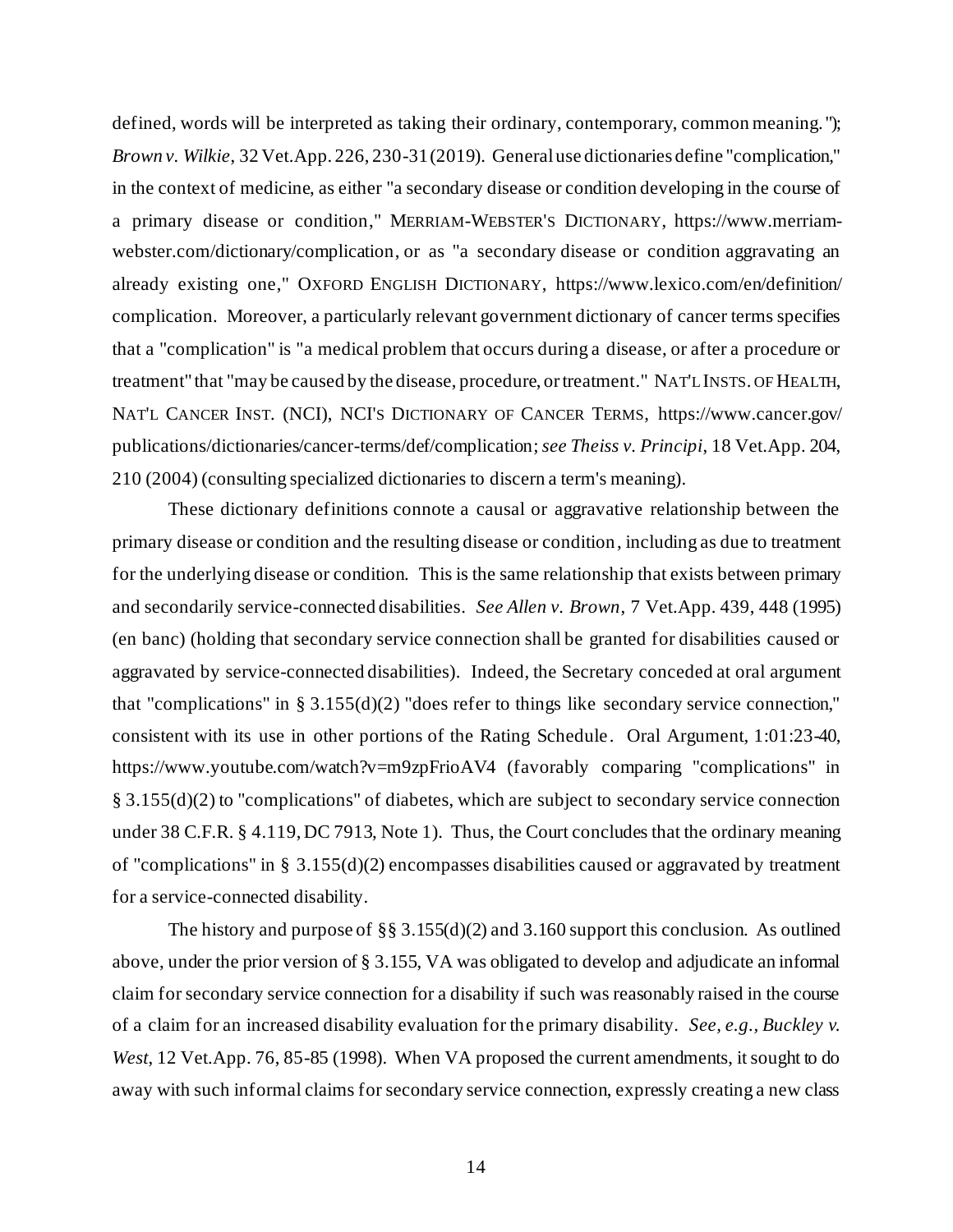of claim—supplemental claims—that "must be initiated on standard forms."<sup>6</sup> Standard Claims and Appeals Forms, 78 Fed. Reg. at 65,496. However, in response to comments criticizing the proposed rule for potentially eliminating VA's duty to develop and adjudicate reasonably raised claims, VA withdrew the definition of supplemental claim from the final rule and replaced it with the complications sentence in § 3.155(d)(2). *See* Standard Claims and Appeals Forms, 79 Fed. Reg. 57,660, 57,674 (Sept. 25, 2014) (final rule).

In so doing, VA explained that the final rule did "not alter VA's general practice of identifying and adjudicating issues and claims that logically relate to and arise in connection with a claim pending before VA," highlighting secondary service-connection claims as benefits that would qualify as complications that would be developed and adjudicated under  $\S 3.155(d)(2)$ "whether or not raised expressly by the claimant." *Id*. at 57,673. VA clarified that "identifying and adjudicating claims reasonably raised by the evidence of record [is] a pro-claimant practice meant to resolve claims without the need for unnecessary administrative action when VA is already actively developing and adjudicating a claim" and that maintaining this practice was consistent with the purpose of the amendments so long as it was "not [] construed as creating a rule or practice that the filing of evidence, without a claim for increase for a condition already service connected executed on a completed application, constitutes a claim for increase." *Id*. VA cautioned that requiring adjudicators to process secondary service-connection claims not initiated on the required form when no underlying claim for increase for the primary condition was already pending "would form a boundless exception to the requirement to file a complete claim for increase made explicit in § 3.155(d), and would be inconsistent with [the] explicit elimination of current [38 C.F.R.] § 3.157."<sup>7</sup> *Id*. In other words, VA anticipated and expressly permitted situations like Mr. Bailey's, where a formal claim concerning the primary disability's evaluation is pending, but chose to require the filing of a formal claim for secondary service connection when VA was not already processing a properly initiated claim as to the primary disability's evaluation.

<sup>6</sup> To be clear, this type of "supplemental claim," which VA proposed in 2013 but ultimately did not adopt, differs from the type of decision review request supplemental claim that Mr. Bailey filed in June 2020 as part of his appeal under the provisions of the Veterans Appeals Improvement and Modernization Act of 2017, Pub. L. No. 115- 55, 131 Stat. 1105 (Aug. 23, 2017). *See* 38 U.S.C. § 101(36).

<sup>&</sup>lt;sup>7</sup> Prior to the 2015 amendments, § 3.157 authorized VA to accept certain types of medical examination or hospitalization reports as an informal claim for an increased evaluation or to reopen a previously denied claim. 38 C.F.R. § 3.157 (2014).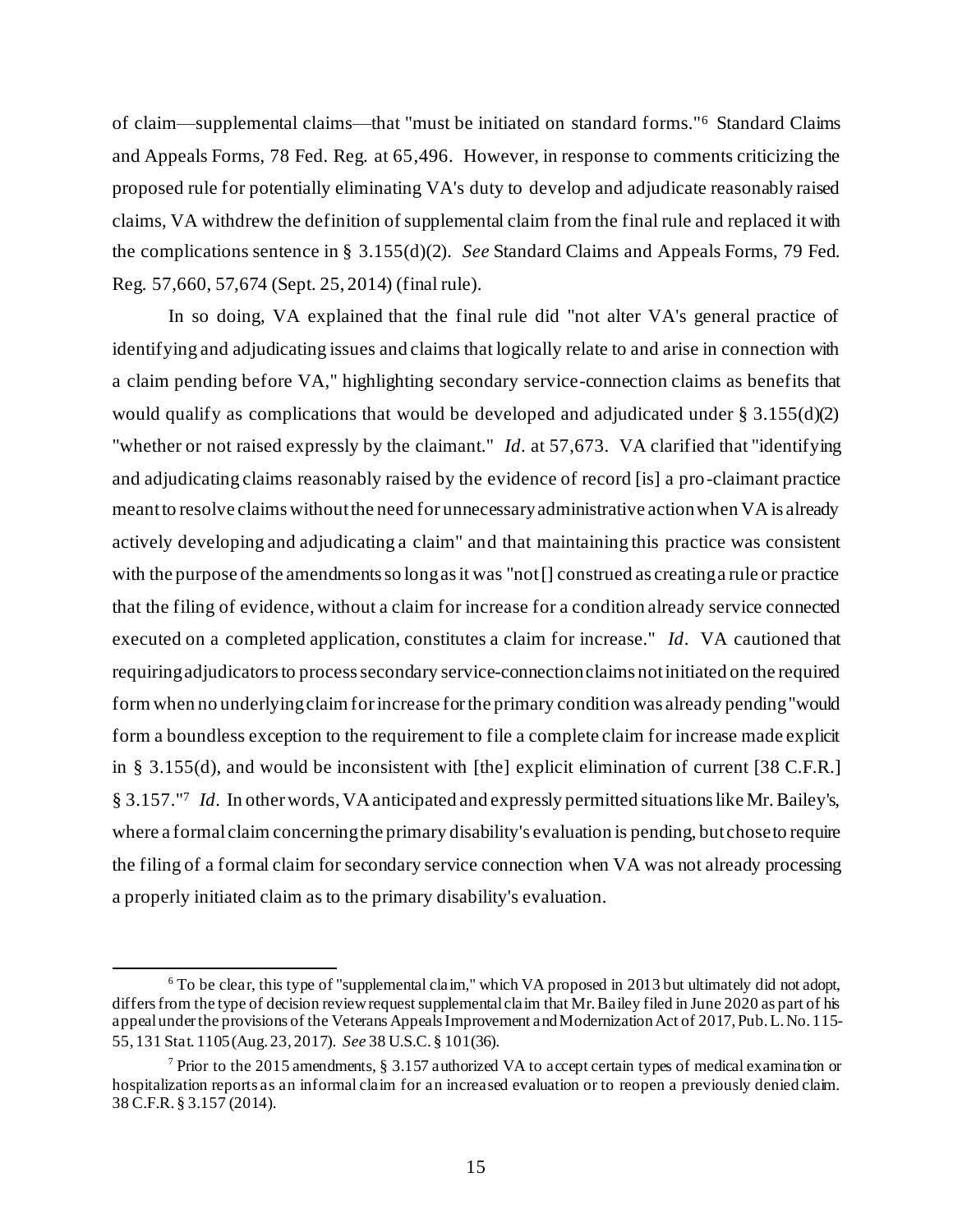Caselaw from the U.S. Court of Appeals for the Federal Circuit (Federal Circuit) and this Court is consistent with this reading of §§ 3.155(d)(2) and 3.160. For example, in *Veterans Justice Group, LLC (VJG), v. Sec'y of Veterans Affairs*, the Federal Circuit upheld as valid VA's amendments to §§ 3.155 and 3.160 and, as relevant to this appeal, noted that "the regulations do not substantively diverge from the VA's prior regulation; they do not alter the VA's general practice of identifying and adjudicating issues and claims that logically relate to the claim pending before the VA." 818 F.3d 1336, 1356 (Fed. Cir. 2016). As noted above, claims for secondary service connection for disabilities caused by treatment for an already service-connected disability logically relate to a claim for the proper evaluation level for the primary service-connected disability. Moreover, in *Morgan*, this Court held that "VA's duty to maximize benefits requires it to exhaust all schedular alternatives," including entitlement to secondary service connection, when evaluating a disability. 31 Vet.App. at 164. These precedents, which both postdate the amendments to §§ 3.155 and 3.160, support the notion that VA is obligated to develop and adjudicate claims for secondary service connection that are reasonably raised during the processing of a properly initiated claim as to the primary service-connected disability's evaluation level.

Contrary to the Secretary's contentions, Secretary's Br. at 6-11, nothing in the Federal Circuit's other decisions mandates a different result. The specific question at issue in *Manzanares* was "whether a claim for increased rating for any service-connected condition *necessarily includes* a claim for a secondary service-connected condition by virtue of 38 C.F.R. § 3.310(a)." 863 F.3d at 1375 (emphasis added). Although the Federal Circuit concluded that it does not, Mr. Bailey's appeal is not concerned with whether a regulatory provision makes a claim for secondary service connection part of every claim for service connection or increase for the primary disability. Rather, the evidence in this case reasonably raised the issue of secondary service connection for diarrhea and lower extremity lymphedema independent of the operation of § 3.310(a); thus, the Federal Circuit's holding in *Manzanares* that § 3.310(a) "cannot mean that primary claims for service connection or subsequent claims for increased ratings for primary conditions *necessarily* encompass later claims for secondary service connection" is inapposite. *Id*. at 1379 (emphasis added).<sup>8</sup> Significant to this appeal, *Manzanares* did not address the complications sentence of

<sup>&</sup>lt;sup>8</sup> Indeed, *Manzanares* was primarily concerned with effective dates, not formal claim requirements, and its focus on effective date regulations illustrates this point. *Id*. at 1376-78 (analyzing 38 C.F.R. §§ 3.310(a), 3.400 (effective dates), and 3.156(b) (new and material evidence: pending claim)).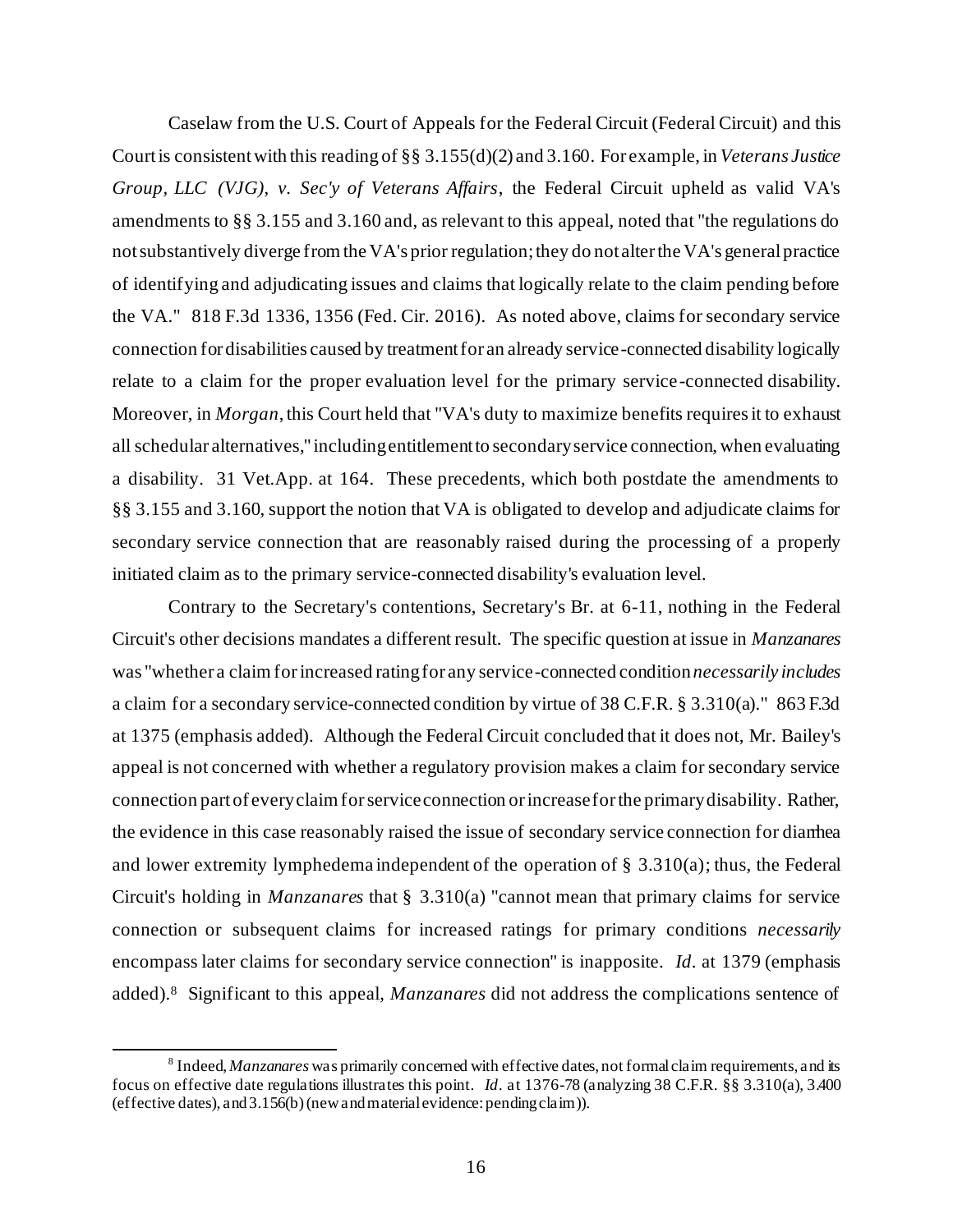§ 3.155(d)(2) and, to the extent that the Federal Circuit discussed § 3.155(d)(2) at all, it did so only to reject the veteran's argument that secondary service connection was an ancillary benefit under that regulation. *Id*. at 1378. But § 3.155(d)(2) expressly distinguishes between ancillary benefits and complications under that regulation. 38 C.F.R. § 3.155(d)(2) (specifying that a claimant "may, but need not, assert entitlement to ancillary benefits at the time the complete claim is filed" and that VA "will also consider . . . entitlement to any additional benefits for complications of the claimed condition"). Therefore, *Manzanares* is not dispositive.

The Secretary's reliance on *Ellington* and *Sellers* is similarly misplaced. In *Ellington*, the Federal Circuit held that primary and secondary service-connection claims are distinct for effective date purposes, but it did not speak to whether a secondary service-connection claim, raised during VA's consideration of the evaluation level for the primary service-connected disability, must be initiated by a formal claim. *See* 541 F.3d at 1369-71. Nor did the Federal Circuit there address the regulatory interpretation question at issue here, as *Ellington* was decided seven years *before* the complications sentence was added to  $\S$  3.155(d)(2).

As for *Sellers*, although that decision post-dated the 2015 amendments to §§ 3.155 and 3.160, the Federal Circuit's holding that "a veteran's formal claim is required to identify the sickness, disease, or injuries for which compensation is sought, at least at a high level of generality," 965 F.3d at 1338, does not mean, as the Secretary suggests, that claims for secondary service connection cannot be reasonably raised during the processing of a formal claim regarding the appropriate evaluation level for the primary service-connected disability. To the contrary, in *Sellers* the Federal Circuit reiterated that, although the 2015 amendments to §§ 3.155 and 3.160 "substantially revised the claim initiation process," they did "'not alter the VA's general practice of identifying and adjudicating issues and claims that logically relate to the claim pending before the VA'" and "generally would not preclude the VA from identifying, addressing, and adjudicating related matters that are reasonably raised by the evidence of record which the claimant may not have anticipated or claimed.'" *Id*. at 1337 (quoting *VJG*, 818 F.3d at 1356). As explained above, this includes reasonably raised claims for secondary service connection for disabilities due to treatment for an already service-connected disability.

All in all, the text, history, and purpose of  $\S$ § 3.155(d)(2) and 3.160 indicate that VA is required to develop and adjudicate related claims for secondary service connection for disabilities that are reasonably raised during the adjudication of a formally initiated claim for the proper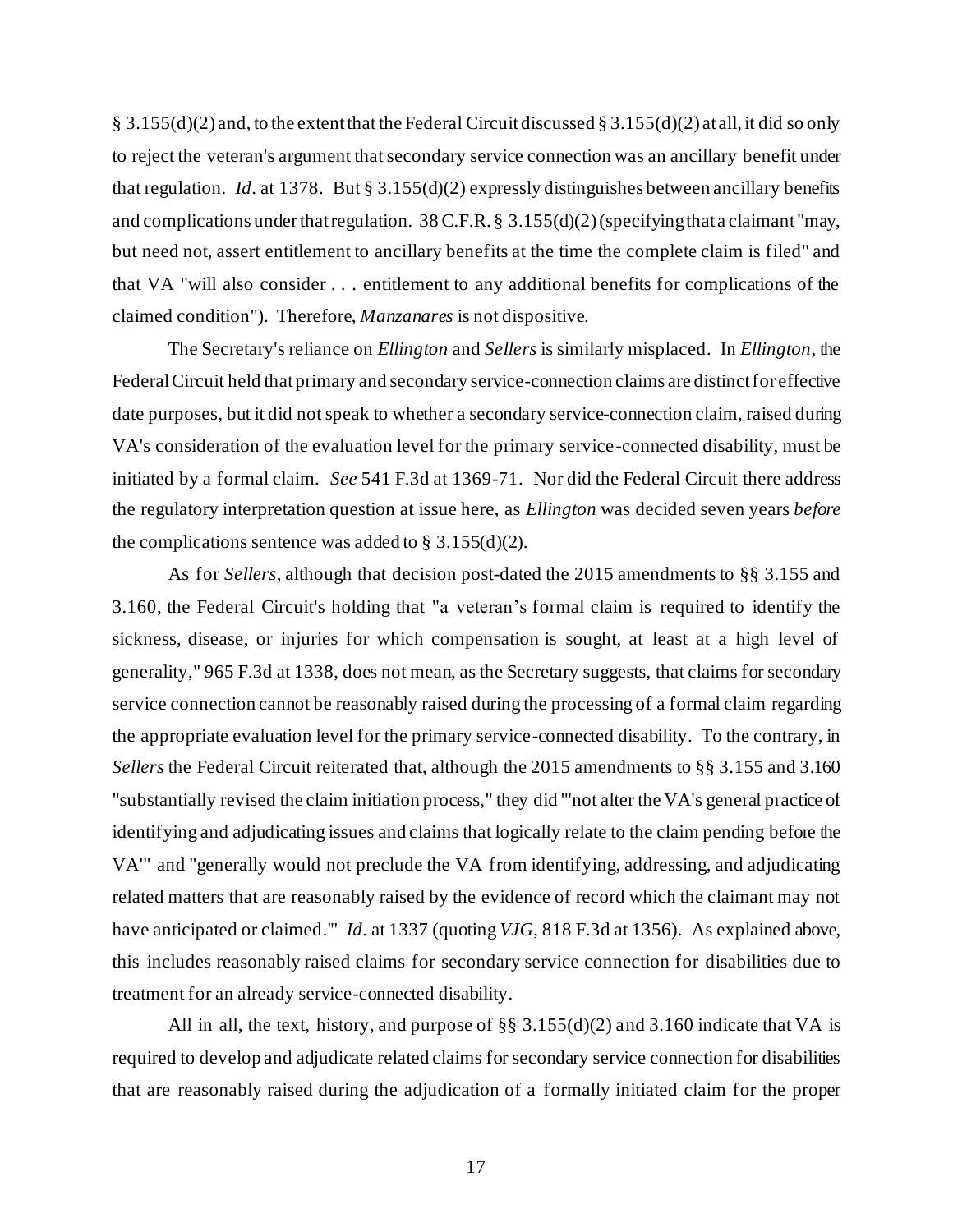evaluation level for the primary service-connected disability. *See Kisor*, 139 S. Ct. at 2415. To hold otherwise would be to allow VA to institute, through litigation, a more restrictive claims initiation process than it proposed and ultimately adopted through notice-and-comment rulemaking. The Court is simply not willing to allow VA to do so.

As applied to Mr. Bailey's case, § 3.155(d)(2) required VA to recognize, develop, and adjudicate his entitlement to secondary service connection for diarrhea and lower extremity lymphedema due to radiation treatment for prostate cancer once the March 2016 VA examination report raised those issues in the context of the formally initiated claim as to the proper evaluation level for service-connected prostate cancer residuals. Because the Board did not address those reasonably raised issues, it erred. *See Robinson*, 21 Vet.App. at 552.

# *3. Mootness & Remedy*

One question still remains: What is the proper remedy for the Board's failure to adjudicate entitlement to secondary service connection for diarrhea and lower extremity lymphedema? The answer for the diarrhea claim is fairly straightforward. Where, as here, the Board fails to address a reasonably raised claim for secondary service connection, the appropriate remedy is to remand the claim to the Board for consideration of it in the first instance. *See Robinson*, 557 F.3d at 1362. Accordingly, the Court will remand the claim for secondary service connection for diarrhea due to treatment for prostate cancer for initial development and adjudication. *See Tucker v. West*, 11 Vet.App. 369, 374 (1998) (holding that remand is the appropriate remedy "where the Board has incorrectly applied the law, failed to provide an adequate statement of reasons or bases for its determinations, or where the record is otherwise inadequate").

The remedy for the lymphedema claim is more complicated. As outlined above, the Secretary argues that any error in failing to address that claim was mooted and rendered harmless by the RO's July 2019 grant of secondary service connection and that an appeal of that decision is the proper avenue to obtain a higher evaluation or earlier effective date. Secretary's Br. at 13. We disagree.

In *Warren v. McDonald*, the Court held that, when there are two claim streams proceeding before VA simultaneously—one for service connection for a disability that the Board overlooks and one for a higher evaluation or earlier effective date for the same disability that has already been decided by the RO in a later separate claim stream because of the Board's oversight—the proper course of action is for the Board to decide the appeal of the overlooked service-connection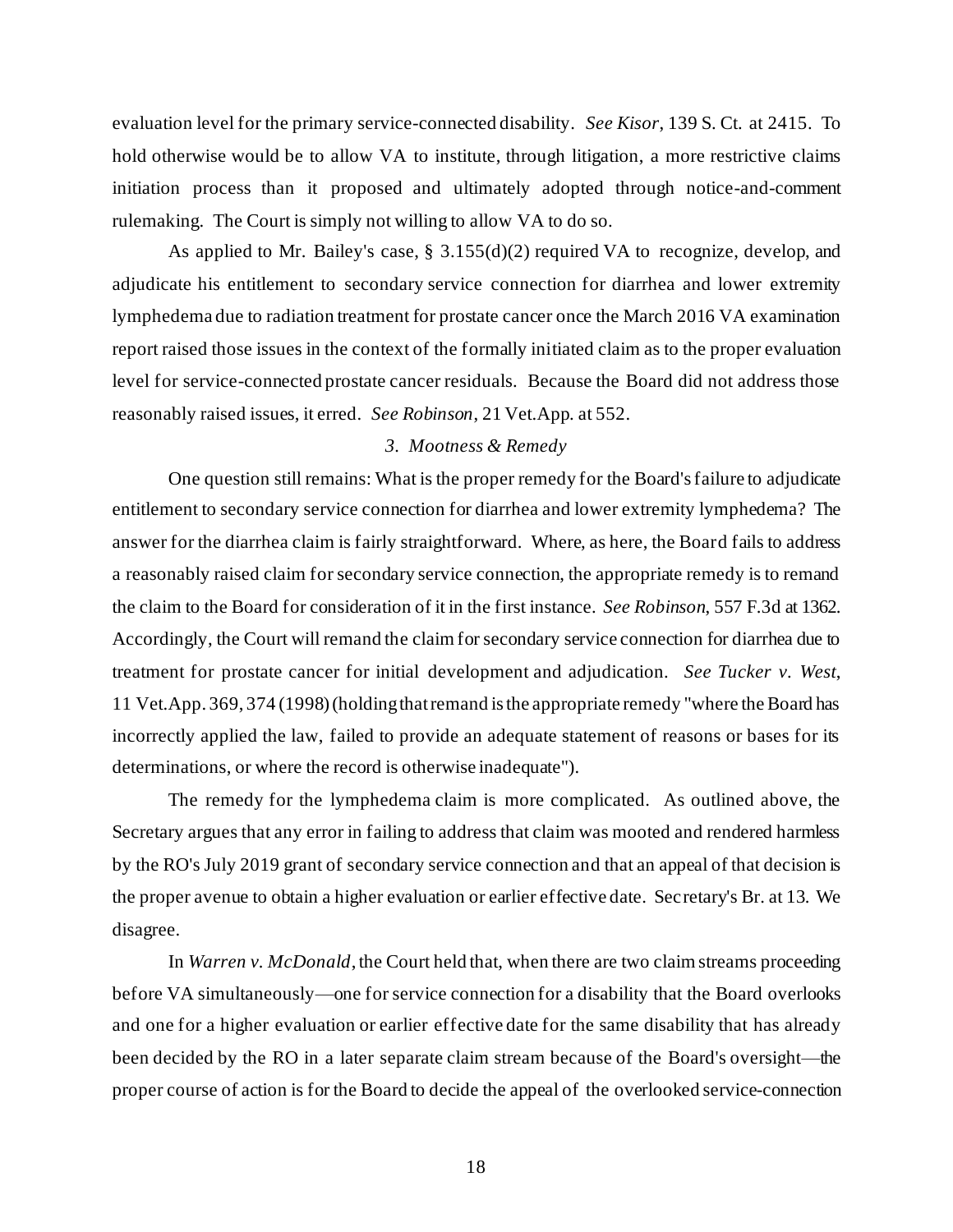claim over which it had jurisdiction, which may impact the effective date for the already serviceconnected disability. 28 Vet.App. 214, 221 (2016). The Court explained that, although the RO decision could grant service connection based on the second claim stream, only a Board decision could resolve the first claim stream. The Courttherefore remanded the case and directed the Board to adjudicate the first claim stream on the merits. *Id.* at 221-22.

The same outcome is warranted here. Mr. Bailey's appeal to the Board included entitlement to secondary service connection for lower extremity lymphedema, an issue that the Board has not yet addressed and that the RO could not have fully and finally resolved. Although the RO subsequently granted secondary service connection for that condition and the veteran filed a timely decision review request supplemental claim, the RO decision could not and did not divest the Board of jurisdiction over the veteran's initial appeal, and a remand is necessary to process that appeal to completion. *See Warren*, 28 Vet.App. at 221 ("The decision of the lower adjudicative body, the RO, cannot finally decide an issue already on appeal to the Board, the higher administrative appellate body." (citing *Jones v. Shinseki*, 23 Vet.App. 122, 125 (2009)). As in *Warren*, such a remand, which preserves the possibility of an earlier effective date and safeguards against any preclusive effect of the later RO decision, constitutes effective relief that the Court can provide. *Id*. at 221-22; *see Philbrook v. Wilkie*, 32 Vet. App. 342, 345 (2020) (holding that a case is moot "only if it is impossible for us to grant 'any effectual relief whatever' to [the appellant] in the event that he [or she] prevails" (quoting *Mission Prod. Holdings v. Tempnology, LLC*, 139 S. Ct. 1652, 1660 (2019)). And that relief additionally confers on Mr. Bailey the right to expeditious treatment of his lymphedema claim, *see* 38 U.S.C. § 7112, a right that he would not otherwise receive from a direct appeal of the July 2019 RO decision, *see Philbrook*, 32 Vet.App. at 345 (rejecting the Secretary's argument that the appeal was moot because he could appeal the RO's effective date determination); *Young v. Shinseki*, 25 Vet.App. 201, 204 (2012) (en banc) (modifying a Board decision to reflect remand, rather than referral, of a claim and explaining that, "absent Court correction," the claimant would "lose[] his statutory right to expedited consideration"); *Vargas-Gonzales v. Principi*, 15 Vet.App. 222, 228 (2001) (holding that the statutory right to expedited treatment on remand flows to downstream elements of a claim like the effective date).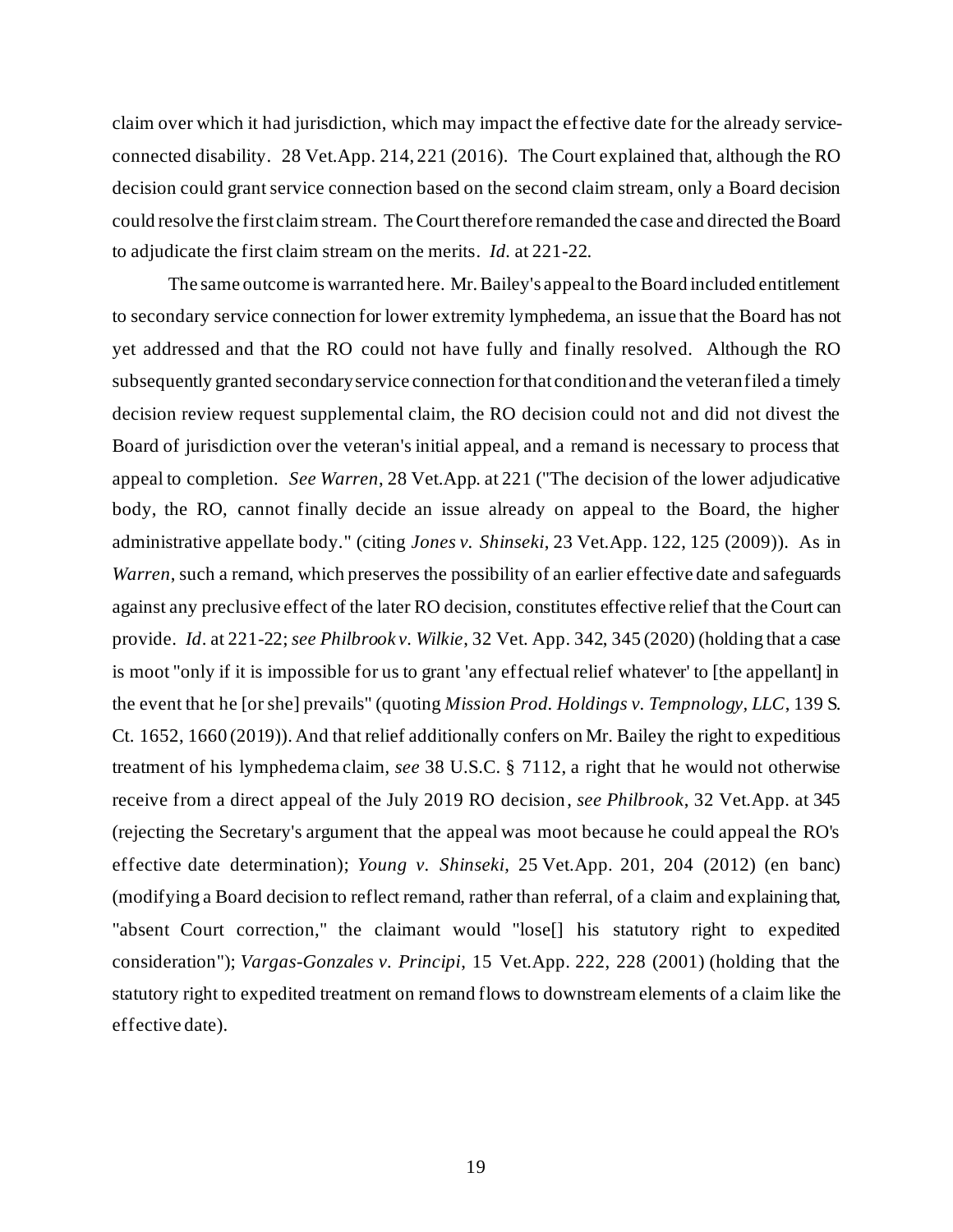Because there is relief that the Court can provide to Mr. Bailey, the Court concludes that his appeal of the lymphedema claim is not moot and that remand of that claim is warranted. <sup>9</sup> *See Philbrook*, 32 Vet.App. at 345; *Warren*, 28 Vet.App. at 221-22; *Young*, 25 Vet.App. at 204-05.

### C. TDIU

The parties' final dispute centers on whether the Board erred in failing to adjudicate entitlement to TDIU as part and parcel of the appeal of the evaluation for Mr. Bailey's serviceconnected residuals of prostate cancer. As noted above, the Secretary concedes that the Board erred in this regard but argues that the error was rendered harmless and that the TDIU appeal was mooted by the RO's September 2019 grant of entitlement to TDIU effective January 30, 2019, and the veteran's June 2020 decision review request supplemental claim challenging that effective date. Secretary's Br. at 14-18. But, for the same reasons outlined above for the lymphedema claim, the Court concludes that the veteran's appeal as to TDIU is not moot and that remand of that issue is necessary for the Board to expeditiously process that matter. *See Philbrook*, 32 Vet.App. at 345; *Warren*, 28 Vet.App. at 221-22; *Young*, 25 Vet.App. at 204-05.

#### **IV. CONCLUSION**

Upon consideration of the foregoing, the portion of the March 1, 2019, Board decision denying entitlement to a disability evaluation in excess of 60% under § 4.115b, DC 7528, for residuals of prostate cancer is AFFIRMED. The reasonably raised claims for secondary service connection for diarrhea and lower extremity lymphedema due to radiation treatment for serviceconnected prostate cancer, as well as the issue of entitlement to TDIU, are REMANDED for further development, if necessary, and adjudication. The balance of the appeal is DISMISSED.

<sup>&</sup>lt;sup>9</sup> A finding that Mr. Bailey's appeal of the lymphedema claim is moot would deprive him of relief that he would have otherwise received if he had not filed the January 2019 formal claim and the protective June 2020 decision review request supplemental claim. The veteran should not be punished for attempting to preserve the earliest possible effective date for his claim, particularly in an area of law that was heretofore unsettled. *See Comer v. Peake*, 552 F.3d 1362, 1369 (Fed. Cir. 2009)("The VA disability compensation system is not meant to be a trap for the unwary, or a stratagem to deny compensation to a veteran who has a valid claim."); *Young*, 25 Vet.App. at 204 (explaining that, although the effective date implications of the Board's error in referring rather than remanding a claim "ultimately could be corrected on appeal of the decision awarding the improper effective date," the Court could remedy that error and provide relief to the veteran if it otherwise had jurisdiction over a part of the claim because "correction of the improper referral at the earliest possible point in the adjudication could avoid extensive delays in finally adjudicating and resolving the claim").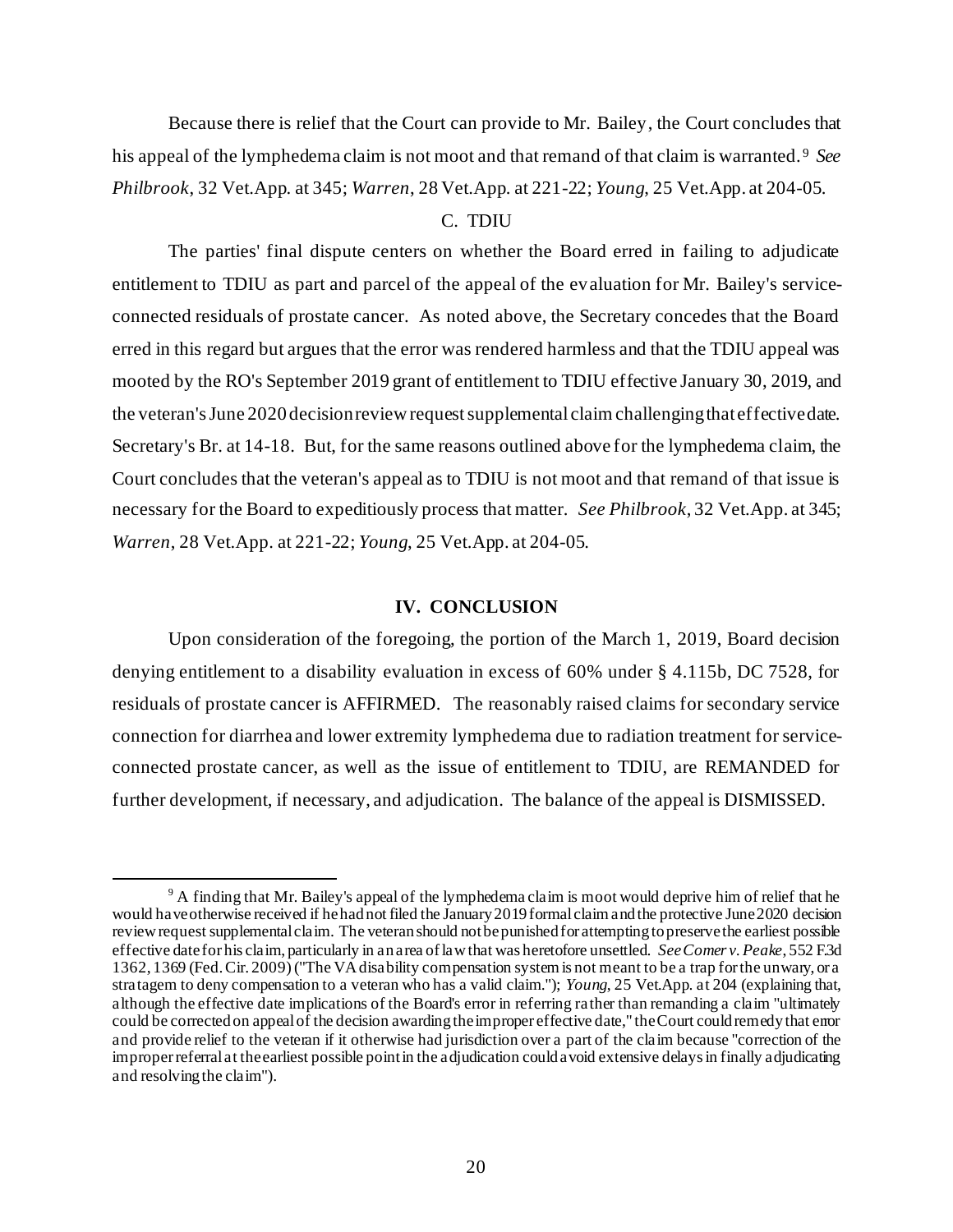PIETSCH, *Judge*, concurring: Although I rely entirely on plain language interpretation and find no need to address regulatory history and purpose, I agree with the Court's conclusion that 38 C.F.R. § 4.115b, Diagnostic Code (DC) 7528, cannot be used to compensate the appellant for lymphedema and diarrhea. *See Ravin v. Wilkie*, 30 Vet.App. 310, 313 (2019) ("As always, if the Court is able to discern the plain meaning of the regulations in question, then its work is done and that meaning controls."). I also agree that the appellant reasonably raised a request for TDIU before the Board issued the decision on appeal. I diverge in part from the Court's handling of issues surrounding 38 C.F.R. § 3.155(d)(2).

The plain meaning of  $\S$  3.155(d)(2) reveals that the Board should have "considered" whether the appellant is entitled to "any" additional compensation for the "complications" of his prostate cancer, including diarrhea and lymphedema. Based on my reading of the regulation, however, I do not delve as far as the Court into the law of secondary entitlement. In my opinion, § 3.155(d)(2) instructs VA to compensate a veteran for "complications" of a service -connected disorder, but, through the word "any," allows the Agency flexibility to determine how best to carry out that responsibility.

There are a few key provisions that govern how the Agency compensates a veteran for symptoms or additional disabilities related to a service-connected disorder. Under 38 C.F.R. § 3.310(a), secondary service connection is available for a "disability which is proximately due to or the result of a service-connected disease or injury. . . . When service connection is thus established for a secondary condition, the secondary condition shall be considered a part of the original condition." Generally, a veteran must file a claim before VA will award entitlement to secondary disability benefits. Under 38 C.F.R. § 4.25(b), "disabilities arising from a single disease entity, e.g., arthritis, multiple sclerosis, cerebrovascular accident, etc., are to be rated separately as are all other disabling conditions, if any." And under 38 C.F.R. § 4.14 (the rule against pyramiding), "the evaluation of the same disability under various diagnoses is to be avoided."

The Board often grants a "separate disability rating" for disorders without awarding secondary entitlement. The Court has interpreted  $\S$  4.25(b) to mean that if an "appellant's symptoms are 'distinct and separate,' then the appellant is entitled to separate disability ratings for various conditions." *Murray v. Shinseki*, 24 Vet.App. 420, 424 (2011). Secondary service connection requires proximate causation and seems to contemplate disabilities that are not necessarily part of the same "disease entity." For example, if severe pain from a service -connected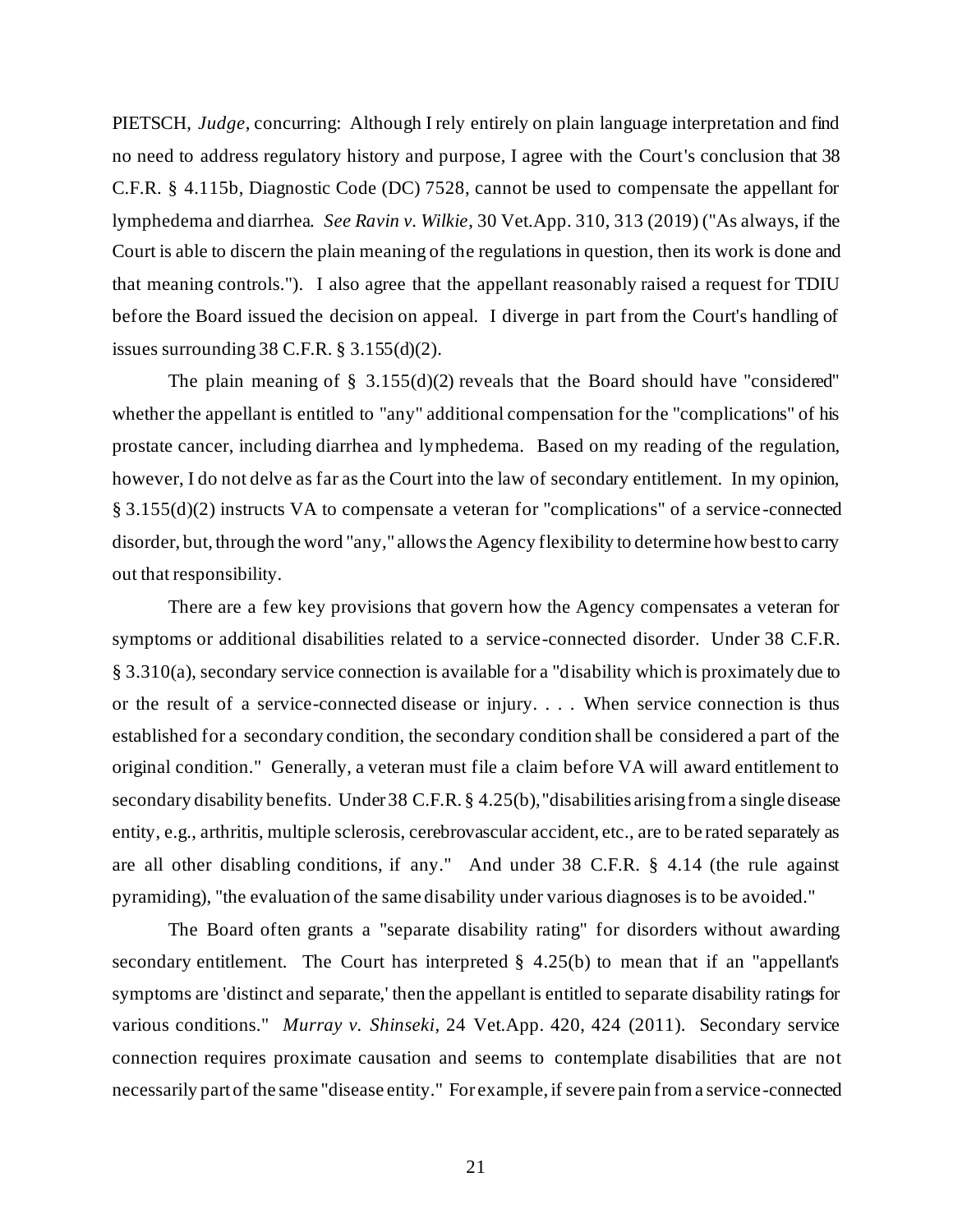foot disorder causes a veteran to feel depressed, then the veteran may be entitled to secondary service connection for depression. The depression does not "arise" from the foot disorder in the same way that, perhaps, lower extremity arthritis might. It is, however, proximately caused by that disorder, warranting secondary entitlement.

Section 3.155(d)(2) reads as follows:

Scope of claim. Once VA receives a complete claim, VA will adjudicate as part of the claim entitlement to any ancillary benefits that arise as a result of the adjudication decision (e.g., entitlement to 38 U.S.C. Chapter 35 Dependents' Educational Assistance benefits, entitlement to special monthly compensation under 38 C.F.R.§ 3.350, entitlement to adaptive automobile allowance, etc.). The claimant may, but need not, assert entitlement to ancillary benefits at the time the complete claim is filed. VA will also consider all lay and medical evidence of record in order to adjudicate entitlement to benefits for the claimed condition as well as entitlement to any additional benefits for complications of the claimed condition, including those identified by the rating criteria for that condition in 38 CFR Part 4, VA Schedule for Rating Disabilities. VA's decision on an issue within a claim implies that VA has determined that evidence of record does not support entitlement for any other issues that are reasonably within the scope of the issues addressed in that decision. VA's decision that addresses all outstanding issues enumerated in the complete claim implies that VA has determined evidence of record does not support entitlement for any other issues that are reasonably within the scope of the issues enumerated in the complete claim.

# 38 C.F.R. § 3.155(d)(2).

This provision divides into three parts. The first part concerns "ancillary benefits." The U.S. Court of Appeals for the Federal Circuit has informed us that "ancillary benefits" do not include secondary service-connection claims. *Manzanares v. Shulkin*, 603 F.3d 1374, 1378 (Fed. Cir. 2017). The phrase "VA will also consider" clearly divides the "ancillary benefits" portion of the provision from what comes after, as the Federal Circuit apparently understood in *Manzanares*. The Secretary's argument that caselaw discussing "ancillary benefits" should guide the Court to a proper interpretation of "complications" is not correct, and his reliance on *Manzanares* is inapposite. The third part of  $\S 3.155(d)(2)$  makes clear that a claimant should consider VA silence about an issue that potentially falls within the scope of his or her claim to be an implicit denial. That provision is not before the Court.

As the Court demonstrates, "complications" is a comprehensive word, and it easily covers disabilities falling under either § 3.310(a) or § 4.25(b) and both disorders at issue in this case. In addition to choosing the word "complications," the Secretary instructed the RO to adjudicate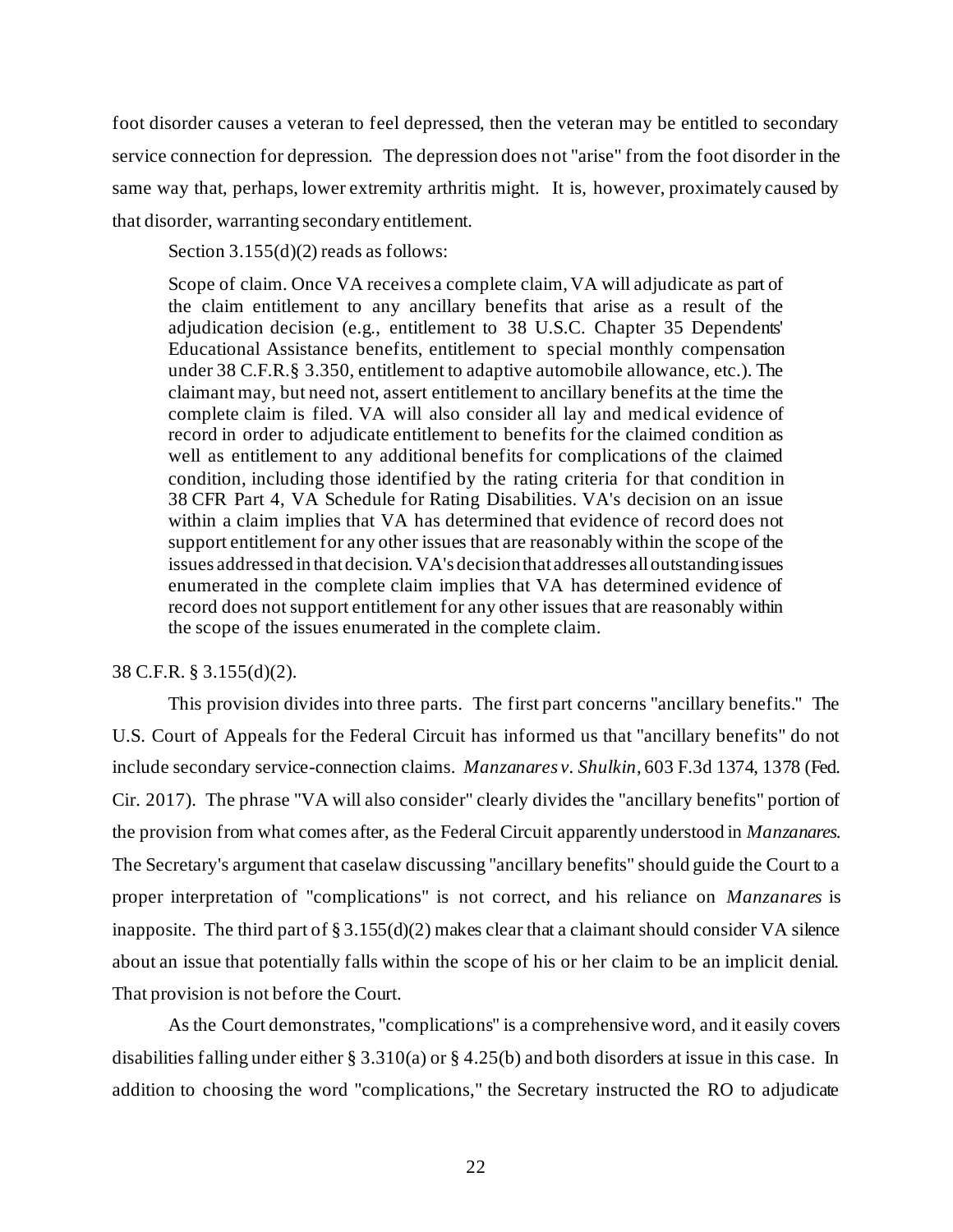entitlement "to *any* additional benefits." 38 C.F.R. § 3.155(d)(2) (emphasis added). The word "any" draws in secondary entitlement and much else besides. It is so broad, in fact, that I read it to mean that, if the Secretary identifies a complication, then he should consider all potential avenues for compensating a veteran for that complication. That duty is not unlimited, however. Both the rule against pyramiding and matters discussed below circumscribe additional entitlement.

The regulation's reference to "complications . . . identified by the rating criteria for that condition in 38 CFR Part 4" makes the Secretary's meaning clear. 38 C.F.R. § 3.155(d)(2). The Court – all courts – generally define terms consistently across a regulatory and statutory scheme. *Holle v. McDonald*, 28 Vet.App. 112, 116 (2016) ("Statutory terms are interpreted 'in their context with a view to their place in the overall statutory scheme.'") (quoting *Tyler v. Cain*, 533 U.S. 656, 662 (2001). The regulation makes that rule of interpretation explicit – complications should be defined in a manner that comports with the word's use in the rating criteria, and the Court should not define complications without reference to Part 4. *See Parker Drilling Mgmt. Servs. v. Newton*, 139 S. Ct. 1881, 1890 (2019) ("[C]ourts must give effect, if possible, to every clause and word in a statute").

The Secretary's rating criteria mention "complications" on numerous occasions. Often, the criteria include a general instruction to rate complications separately. *See* 38 C.F.R. § 4.119, DC 7900 ("Thereafter, rate residuals of [hyperthyroidism] or complications of medical treatment within the appropriate diagnostic code(s) within the appropriate body system"). On other occasions, the rating criteria give specific instructions directing how complications should be rated. *See* 38 C.F.R. § 4.114 (defining atrophic gastritis as a "complication of a number of diseases, including pernicious anemia. Rate the underlying condition."). In other places, the rating criteria include language generally defining complications for a particular disorder. *See* 38 C.F.R. § 4.104, DC 7122 Note(1) ("Separately evaluate amputations of fingers or toes, and complications such as squamous cell carcinoma at the site of a cold injury scar or peripheral neuropathy, under other diagnostic codes"); 38 C.F.R. § 4.116 Note(1) (stating that pregnancy is not a "disabilit[y] for rating purposes," but "[c]hronic residuals of medical or surgical complications of pregnancy may be"). And, at times, the rating criteria suggest that complications should not be rated separately at all. *See* 38 C.F.R. § 4.114, DC 7323 (a 100% disability rating is available for pronounced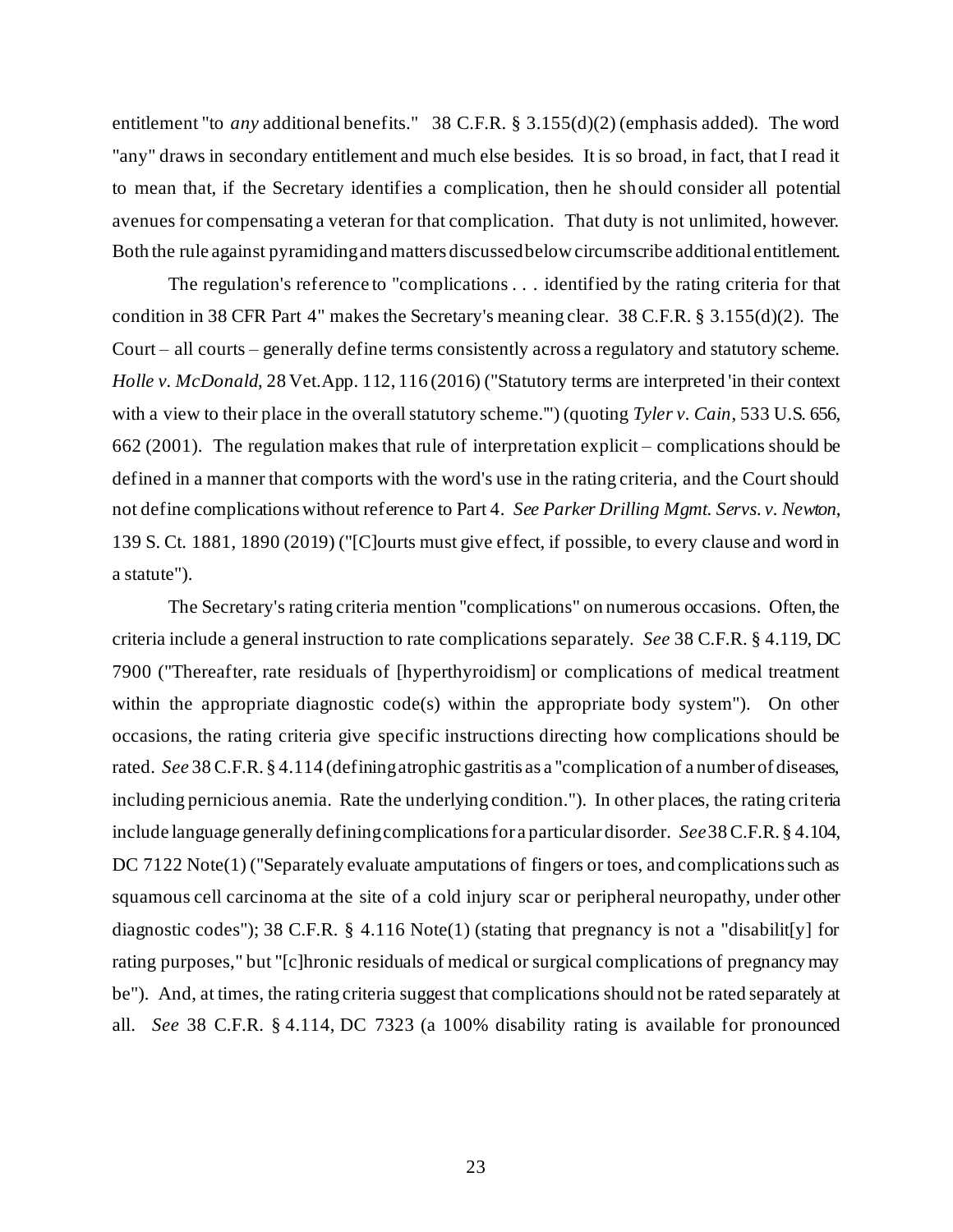ulcerative colitis "resulting in marked malnutrition, anemia, and general debility, or with serious complication as liver abscess").<sup>10</sup>

No DC shows the varied uses of "complications" in the rating criteria better than DC 7913, which compensates veterans for diabetes mellitus. The criteria for a 100% disability rating include "complications that would be compensable if separately evaluated," and the criteria for a 60% disability rating include "complications that would not be compensable if separately evaluated." 38 C.F.R. § 4.119, DC 7913. An accompanying note explains that raters should "[e]valuate compensable complications of diabetes separately unless they are part of the criteria used to support a 100-percent evaluation. Noncompensable complications are considered part of the diabetic process under DC 7913."<sup>11</sup> *Id.* 

The Court's decision should not be read to suggest that every complication must be adjudicated as a claim for secondary entitlement or that every complication warrants additional compensation. Otherwise, Part 4 will be thrown into disarray, and such a rule may also cause the Court to infringe on the Secretary's exclusive responsibility to set rating criteria. *See Wanner v. Principi*, 370 F.3d 1124, 1129 (Fed. Cir. 2004) ("The statutory scheme thus consistently excludes from judicial review all content of the rating schedule as well as the Secretary's actions in adopting or revising that content.").

<sup>&</sup>lt;sup>10</sup> See also 38 C.F.R. § 4.119, DC 7900 Note(4) ("Following surgery or other treatment, evaluate chronic residuals, such as nephrolithiasis (kidney stones), decreased renal function, fractures, vision problems, and cardiovascular complications, under appropriate diagnostic codes"); 38 C.F.R. § 4.114, DC 7348 (a 40% disability rating is available for vagotomy with pyloroplasty or gatroenterostomy "[f]ollowed by demonstrably confirmative postoperative complications of stricture or continuing gastric retention"); 38 C.F.R. § 4.118, DC 7815 Note ("Rate complications and residuals of mucosal involvement (ocular, oral, gastrointestinal, respiratory, or genitourinary) separately under appropriate diagnostic code"); 38 C.F.R. § 4.118, DC 7816 Note ("Rate complications such as psoriatic arthritis and other clinical manifestations (e.g. oral mucosa, nails) separately under the appropriate diagnostic code"); 38 C.F.R. § 4.117, DC 7704 Note(1) ("Rate complications such as hypertension, gout, stroke, or thrombotic disease separately"); 38 C.F.R. § 4.117, DC 7261 Note ("Separately rate complications such as systemic infections with encapsulated bacteria"); 38 C.F.R. § 4.71a, DC 5296 Note ("Rate separately for intracranial complications"); 38 C.F.R. § 4.87, DC 6200 Note ("Evaluate hearing impairment, and complications such as labyrinthitis, tinnitus, facial nerve paralysis, or bone loss of skull, separately"); 38 C.F.R. § 4.88b, DC 6310 (for syphilis and other treponemal infections, "[r]ate the complications of the nervous system, vascular system, eyes or ears"); 38 C.F.R. § 4.104, DC 7122 Note(1) ("Separately evaluate amputations of fingers or toes, and complications such as squamous cell carcinoma at the site of a cold injury scar or peripheral neuropathy, under other diagnostic codes"); 38 C.F.R. § 4.124a, DC 8105 Note ("Consider rheumatic etiology and complications").

 $11$  The Court, in a parenthetical, writes that DC 7913 states that complications of diabetes are "subject to secondary service connection." *Ante* at 14. DC 7913, once again, only discusses when VA should evaluate complications "separately."